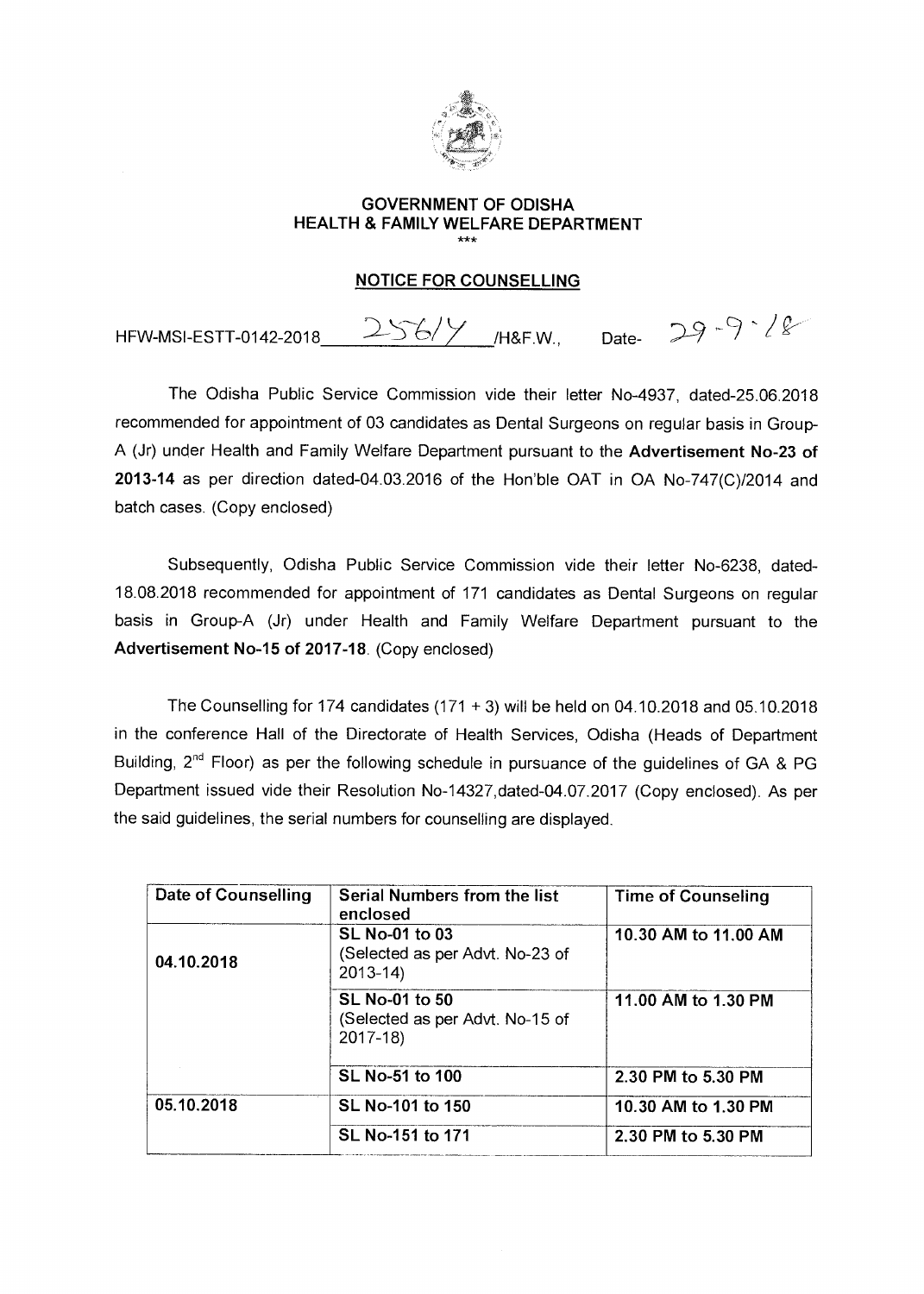The detail list of posts to be filled up will be displayed in the website before counselling.

Hence, all the 174 selected candidates are hereby requested to attend the counselling on the scheduled date, time and venue positively as per the serial numbers displayed in the web site. The candidates will bring with the proof in support of their identity, serial number in OPSC merit list and certificates in support of completion of P.G / S.R, if completed.

S.R, if completed.<br>
Additional Secretary to Government<br>
Additional Secretary to Government ẽrnment Memo No 256/5<br>**Memo No 256/5** dated 29-7/8 Copy forwarded to the Additional Director, HRH & R, 0/o the DHS, Bhubaneswar for information and necessary action. He is requested to take necessary steps for arrangement of Counselling on the scheduled date for the above purpose.  $\mu$ <sup>2</sup> agreed August 2014 **Memo No 256/6 Dated:** Additional Secretary to Government **Memo No -** 9 -/,,---- Copy forwarded to the Heads of the Portal Group, IT Centre, Secretariat/ IT Cell, Health & Family Welfare Department with request to post this order in the website http:/www.orissa.dov.in/health portal/index.html for general information. ~**<sup>0</sup>**► **1 a, •**  Additional Secretary to Government Memo No 256/7 Dated: 29-17<br>
Copy forwarded to the DDG and SIO, NIC, Odisha State Centre, Bhubaneswar for information and necessary action. They are requested to take necessary steps for conducting the counselling on the scheduled date and time as noted above. Additional Secretary to Government **Memo No**  $256/8$  **Dated:** 29 -9  $\sqrt{8}$ Copy forwarded to the P.S to the Commissioner-cum-Secretary, Health and Family Welfare Department for kind perusal of the Commissioner-cum-Secretary. An : Allia Ave<br>Additional Secretary (to Government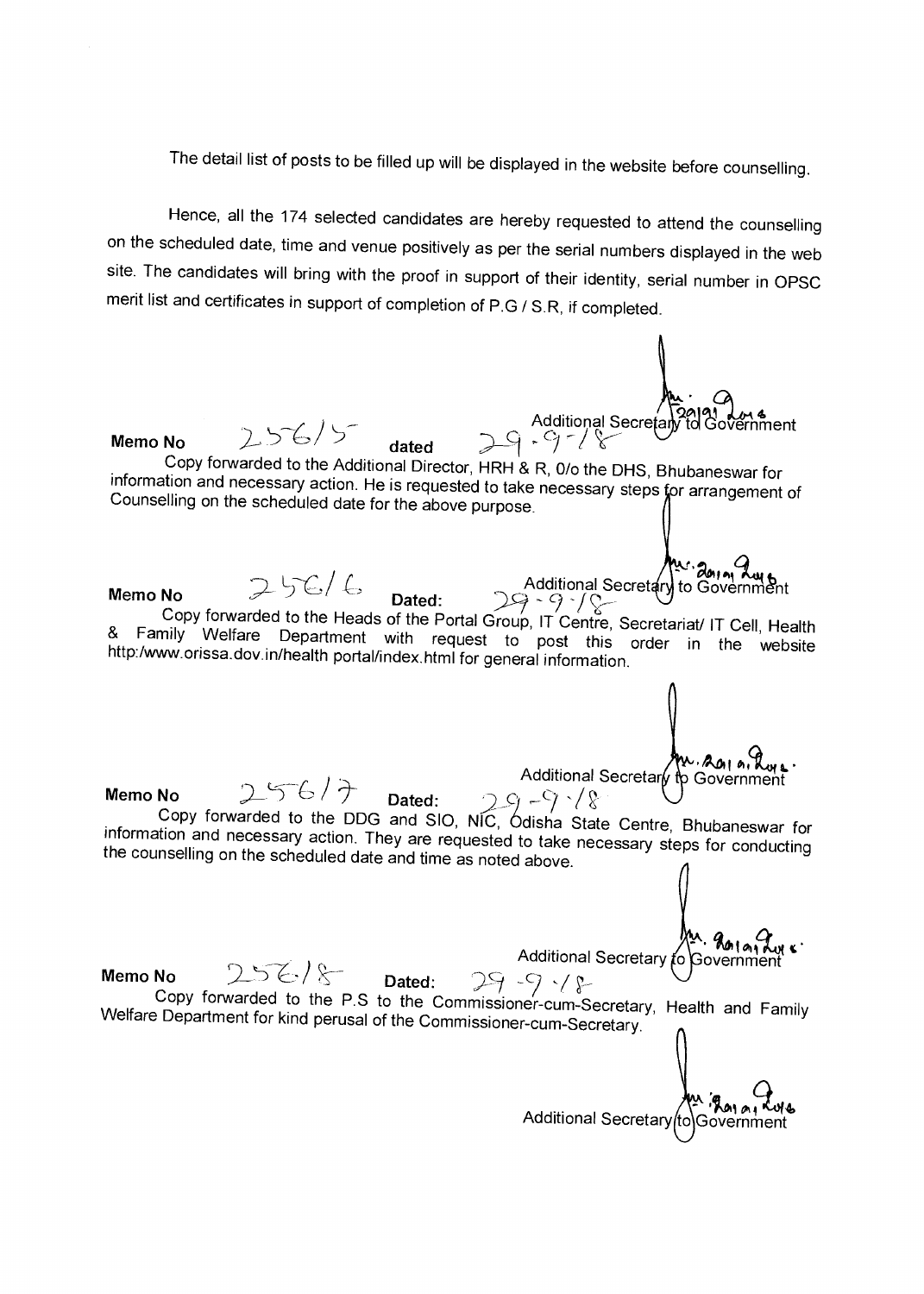#### **SERIAL NUMBER OF SELECTED CANDIDATES FOR COUNSELLING AS DENTAL SURGEON AS PER GUIDELINES OF G.A & P.G DEPARTMENT (OPSC, Adv. No. 23 of 2013/14)**

| Sl. No for<br>Counselli<br>ng | Name of the candidate | D.O.B      | Category to<br>which belongs | Category<br>under which<br>selected | Gender | <b>OPSC</b><br>Merit<br>list |
|-------------------------------|-----------------------|------------|------------------------------|-------------------------------------|--------|------------------------------|
|                               | Kishor Kumar Tudu     | 15.06.1975 | ST                           | <b>ST</b>                           | м      | 151                          |
|                               | Pramod Kumar Behera   | 21.05.1972 | UR                           | UR-OH                               | м      | 134                          |
|                               | Sarat Kumar Nayak     | 03.01.1974 | <b>SEBC</b>                  | UR.                                 | м      | 28                           |

#### **SERIAL NUMBER OF SELECTED CANDIDATES FOR COUNSELLING AS DENTAL SURGEON AS PER GUIDELINES OF G.A & P.G DEPARTMENT (OPSC Adv.No.15 of 2017/18)**

| Sl. No for<br>Counselli | Name of the candidate     | D.O.B      | Category to<br>which belongs | Category<br>under which<br>selected | Gender | <b>OPSC</b><br>Merit<br>list |
|-------------------------|---------------------------|------------|------------------------------|-------------------------------------|--------|------------------------------|
| ng<br>1                 | $\overline{2}$            | 3          | 4                            | 5                                   | 6      | 7                            |
| 1.                      | Dr. SingoHembram          | 03.08.1995 | <b>ST</b>                    | <b>ST</b>                           | F      | 123                          |
| 2.                      | Dr. Nibejeeta Panda       | 01.07.1990 | UR                           | UR(PWD)                             | F      | 145                          |
| 3.                      | Dr. GayatriSailaxmi       | 06.09.1992 | <b>SC</b>                    | SC                                  | F      | 129                          |
| 4.                      | Dr. DebajaniBaral         | 04.09.1992 | UR                           | UR                                  | F      | $\mathbf{1}$                 |
| 5.                      | Dr. Laxmikanta Patra      | 11.10.1984 | ST                           | ST                                  | M      | 121                          |
| 6.                      | Dr.Asit Kumar Mishra      | 19.02.1993 | <b>UR</b>                    | UR                                  | м      | 5                            |
| 7.                      | Dr. Tapas RanjanSial      | 22.02.1993 | SC                           | SC                                  | M      | 122                          |
| 8.                      | Dr. Amit Nayak            | 03.02.1989 | UR                           | UR                                  | м      | 13                           |
| 9.                      | Dr. AbhilashaMandingi     | 04.03.1992 | <b>ST</b>                    | ST                                  | F      | 125                          |
| 10.                     | Dr. GayatriTripathy       | 01.02.1992 | UR                           | UR                                  | F      | $\overline{2}$               |
| 11.                     | Dr. Tapaswini Bag         | 21.07.1983 | SC                           | SC                                  | F      | 130                          |
| 12.                     | Dr.Ekagrata Mishra        | 20.09.1993 | <b>UR</b>                    | UR                                  | F      | 3                            |
| 13.                     | Dr. Chandra Mohan Singh   | 04.06.1995 | ST                           | <b>ST</b>                           | м      | 126                          |
| 14.                     | Dr. Ajit Kumar Samal      | 09.06.1987 | SEBC                         | UR                                  | Μ      | 16                           |
| 15.                     | Dr. Debasis Behera        | 01.02.1991 | SC                           | SC                                  | м      | 124                          |
| 16.                     | Dr. Siddhartha Das        | 04.02.1992 | UR                           | UR                                  | М      | 18                           |
| 17.                     | Dr. Neha Marandi          | 25.08.1992 | <b>ST</b>                    | <b>ST</b>                           | F      | 133                          |
| 18.                     | Dr.Abinashi Jena          | 07.10.1992 | SEBC                         | UR                                  | F      | 4                            |
| 19.                     | Dr. RanjitaNayak          | 25.10.1993 | SC                           | SC                                  | F      | 131                          |
| 20.                     | Dr. Adyasha Pradhan       | 02.02.1993 | UR                           | UR                                  | F      | 6                            |
| 21.                     | Dr. SashiBhushan Ekka     | 20.12.1984 | ST                           | <b>ST</b>                           | М      | 127                          |
| 22.                     | Dr. Aditya Prakash Singh  | 15.05.1992 | UR                           | UR                                  | м      | 20                           |
| 23.                     | Dr. DebashisSethi         | 29.06.1992 | <b>SC</b>                    | <b>SC</b>                           | м      | 128                          |
| 24.                     | Dr. Alok Kumar Sahoo      | 22.04.1994 | SEBC                         | UR                                  | м      | 21                           |
| 25.                     | Dr. SeemaTigga            | 24.02.1989 | ST                           | <b>ST</b>                           | F      | 136                          |
| 26.                     | Dr. PratikshyaKar         | 19.10.1990 | UR.                          | <b>UR</b>                           | F.     | 7                            |
| 27.                     | Dr. ChinmayeeMahalik      | 20.06.1988 | <b>SC</b>                    | SC.                                 | F      | 134                          |
| 28.                     | Dr. GurpreetPanesar       | 09.08.1988 | <b>UR</b>                    | UR                                  | F      | 8                            |
| 29.                     | Dr. Bhojanga Narayan Naik | 16.05.1994 | ST                           | ST                                  | М      | 148                          |
| 30.                     | Dr.Sourav Mishra          | 05.05.1993 | UR                           | UR                                  | M.     | 24                           |
| 31.                     | Dr. AmaranathBehera       | 02.05.1991 | SC                           | SC                                  | М      | 132                          |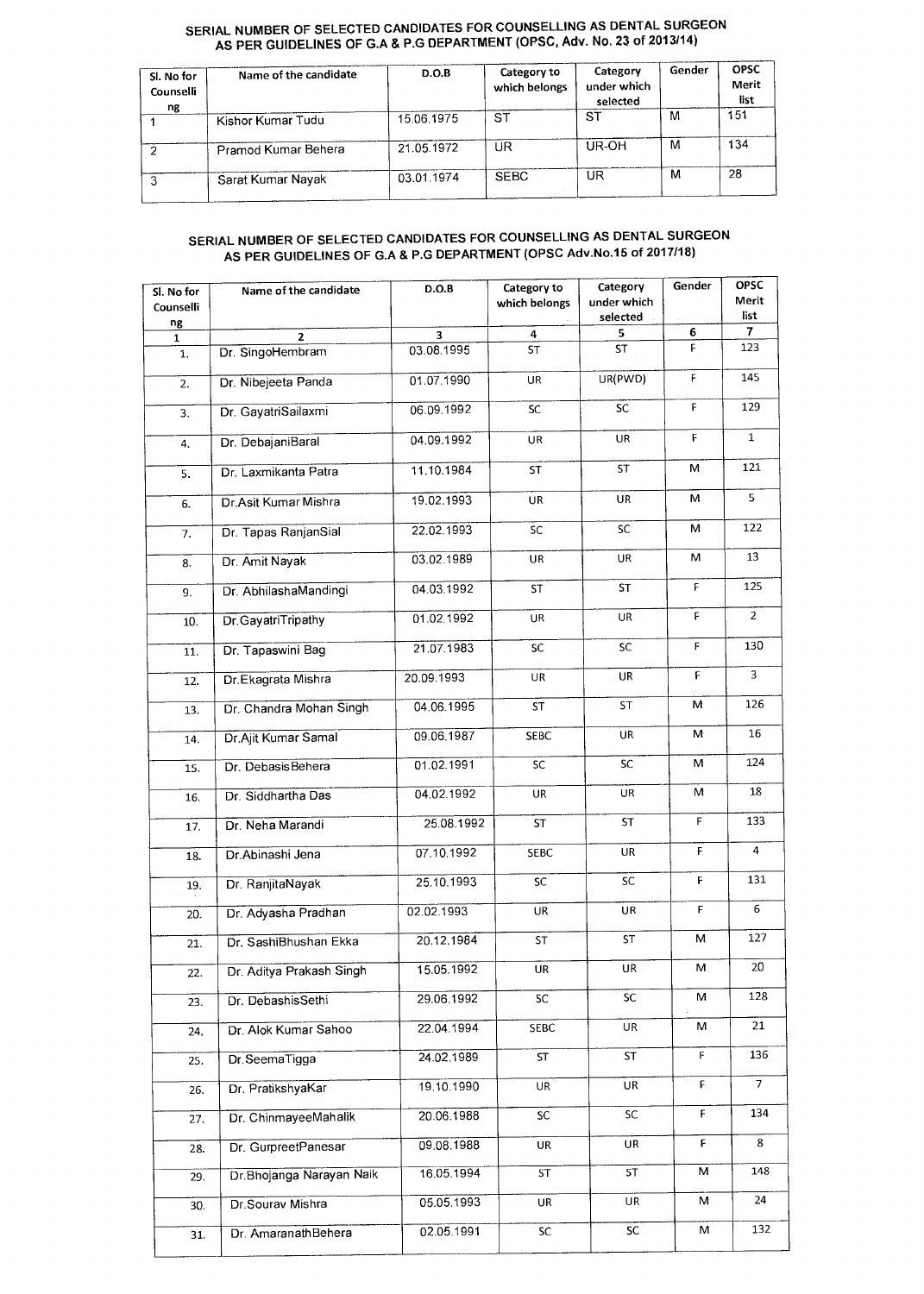| 32. | Dr.Satyabrata Das                    | 01.04.1988 | UR              | UR        | м           | 26  |
|-----|--------------------------------------|------------|-----------------|-----------|-------------|-----|
| 33. | Dr. Sasmita Singh                    | 14.06.1988 | ST              | <b>ST</b> | F           | 137 |
| 34. | Dr. Anusuya Mishra                   | 02.08.1992 | UR              | UR        | F           | 9   |
| 35. | Dr. DiptirekhaBehera                 | 25.05.1990 | SC              | SC        | F           | 135 |
| 36. | Dr. SwetaPattnaik                    | 10.07.1994 | UR              | UR        | F.          | 10  |
| 37. | Dr. LaxmikantaMajhi                  | 25.03.1988 | ST              | ST        | M           | 151 |
| 38. | Dr.GulamKadir Khan                   | 09.07.1991 | UR              | UR        | М           | 27  |
| 39. | Dr. Arun Kumar Singh                 | 26.10.1987 | SC              | SC        | M           | 138 |
| 40. | Dr. SoumyadevSatapathy               | 26.07.1988 | UR.             | <b>UR</b> | м           | 29  |
| 41. | Dr. MinatiHansadah                   | 15.04.1988 | ST              | ST        | F           | 139 |
| 42. | Dr.Kalluri Anita                     | 08.12.1994 | UR              | UR        | F           | 11  |
| 43. | Dr. MonalisaBehera                   | 10.03.1990 | SC              | SC        | F           | 147 |
| 44. | Dr.Shabnam Das                       | 28.01.1993 | UR              | UR        | F           | 12  |
| 45. | Dr. Binod Kumar Besra                | 10.04.1988 | ST              | ST        | М           | 155 |
| 46. | Dr.Dilip Kumar Singh                 | 22.12.1987 | <b>UR</b>       | UR        | М           | 34  |
| 47. | Dr. SoumyaRanjanSethi                | 10.05.1992 | <b>SC</b>       | SC        | м           | 141 |
| 48. | Dr. Ronak Kumar Jain                 | 01.05.1994 | UR              | UR        | М           | 35  |
| 49. | Dr. ShibaniTudu                      | 10.04.1992 | <b>ST</b>       | ST        | F           | 140 |
| 50. | Dr. Archana Bhatta                   | 22.08.1992 | UR              | UR        | F           | 14  |
| 51. | Dr. PrajnaParamitaBehera             | 30.08.1993 | SC              | SC        | F           | 156 |
| 52. | Dr. AbhijeetaSahoo                   | 30.03.1992 | SEBC            | UR        | F           | 15  |
| 53. | Dr. Subrat Kumar Mohapatra           | 29.08.1988 | <b>ST</b>       | <b>ST</b> | M           | 166 |
| 54. | Dr. AshirbadMohanty                  | 16.05.1991 | UR              | UR        | м           | 38  |
| 55. | Dr. BiswajitBehera                   | 27.11.1993 | SC              | SC        | М           | 142 |
| 56. | Dr. KNavin Nair                      | 09.06.1987 | UR              | UR        | M           | 39  |
| 57. | Dr.RupalaxmiXess                     | 17.12.1988 | ST              | ST        | F           | 146 |
| 58. | Dr. K Archana Gupta                  | 30.04.1988 | UR              | UR        | F           | 17  |
| 59. | Dr. AkanshitaBehera                  | 18.05.1990 | <b>SC</b>       | SC        | F           | 160 |
| 60. | Dr. SilpaTarenia                     | 13.08.1990 | UR              | UR        | $\mathsf F$ | 19  |
| 61. | Dr.Tapan Kumar Soren                 | 20.06.1986 | <b>ST</b>       | <b>ST</b> | М           | 171 |
| 62. | Dr. SudhansuSekharBehera             | 15.07.1993 | SEBC            | UR        | м           | 40  |
| 63. | Dr.Sidhartha Shakti Prasad<br>Behera | 08.06.1985 | $\overline{SC}$ | SC        | M           | 143 |
| 64. | Dr. Champak Kumar Behera             | 05.04.1989 | <b>SEBC</b>     | UR        | М           | 45  |
| 65. | Dr. AparajitaDungdung                | 20.05.1992 | ST              | ST        | F.          | 149 |
| 66. | Dr. Ankita Agrawal                   | 25.08.1990 | UR              | UR        | F           | 22  |
| 67. | Dr.AmapurnaSethi                     | 13.04.1991 | SC              | SC        | F           | 161 |
| 68. | Dr. SanghamitraBishi                 | 11.02.1993 | UR              | UR        | F           | 23  |
| 69. | Dr. Akruty Patra                     | 17.03.1990 | ST              | ST        | F           | 167 |
| 70. | Dr. Pritish Patnaik                  | 07.02.1987 | UR              | UR        | M           | 50  |
| 71. | Dr.<br>SoubhagyaPrasannaSethy        | 01.09.1988 | SC.             | <b>SC</b> | м           | 144 |

 $\bar{z}$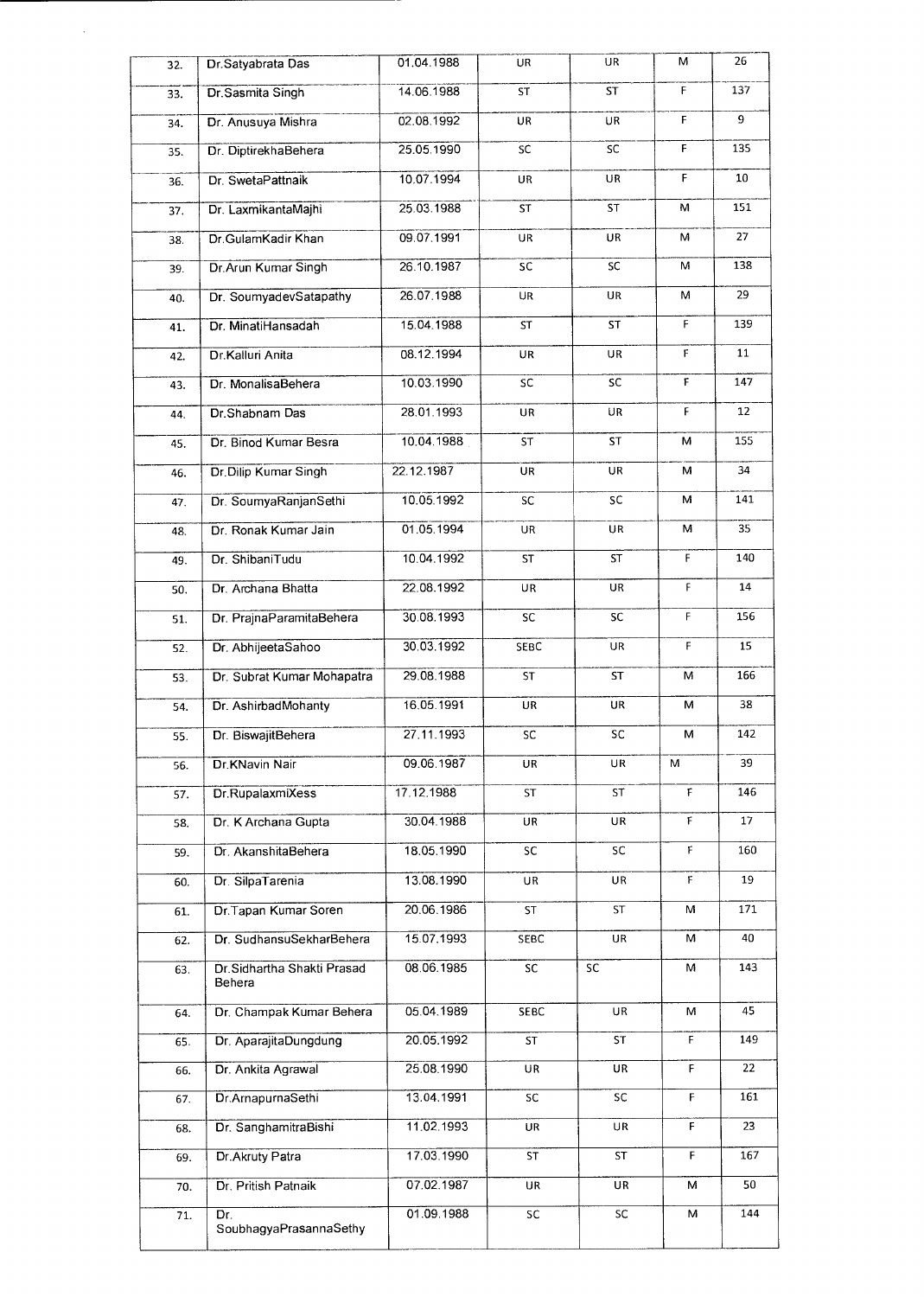| 72.  | Dr. V Harish Madhav                   | 03.12.1986 | UR              | UR        | M           | 57  |
|------|---------------------------------------|------------|-----------------|-----------|-------------|-----|
| 73.  | Dr. BoblineToppo                      | 07.08.1987 | <b>ST</b>       | <b>ST</b> | F           | 168 |
| 74.  | Dr. Pooja Bohidar                     | 05.10.1989 | UR              | UR        | F           | 25  |
| 75.  | Dr.<br>BarnaliBanayoshnaMohapatr<br>a | 09.10.1990 | SC              | SC        | F           | 163 |
| 76.  | Dr. Sushree Tripathy                  | 03.05.1992 | UR              | UR        | F           | 28  |
| 77.  | Dr. SailabalaBindhani                 | 20.03.1989 | <b>ST</b>       | <b>ST</b> | F           | 169 |
| 78.  | Dr. VikramAnand                       | 21.12.1986 | UR              | UR        | M           | 61  |
| 79.  | Dr. BaikunthaBehera                   | 20.08.1991 | SC              | SC        | м           | 150 |
| 80.  | Dr. AvinanadanMahapatra               | 02.07.1993 | <b>UR</b>       | UR        | M           | 62  |
| 81.  | Dr. AhutiBhoi                         | 17.06.1990 | ST              | <b>ST</b> | F           | 170 |
| 82.  | Dr. SaliniMohanty                     | 15.07.1992 | UR              | UR        | F           | 30  |
| 83.  | Dr. Sujata Sudhanjali                 | 20.06.1994 | SC              | <b>SC</b> | F           | 164 |
| 84.  | Dr. Aakankshya Nanda                  | 02.04.1993 | <b>UR</b>       | <b>UR</b> | F           | 31  |
| 85.  | Dr. B. Jyotiraj                       | 16.04.1991 | SC              | <b>SC</b> | M           | 152 |
| 86.  | Dr. JyotiRanjanMohanty                | 23.12.1990 | UR              | UR        | м           | 71  |
| 87.  | Dr. B. SonaliSuvadarsini              | 12.07.1993 | SC              | <b>SC</b> | F           | 165 |
| 88.  | Dr. Sonia Aggarwal                    | 08.02.1985 | UR              | UR        | F           | 32  |
| 89.  | Dr. Prabhat Kumar Das                 | 05.06.1986 | SC              | SC        | м           | 153 |
| 90.  | Dr. Abhijeet Mishra                   | 31.05.1987 | UR              | <b>UR</b> | М           | 73  |
| 91.  | Dr.Nigam Nanda Behera                 | 01.08.1990 | SC              | <b>SC</b> | м           | 154 |
| 92.  | Dr. RidhiKedia                        | 24.06.1990 | SEBC            | UR        | F           | 33  |
| 93.  | Dr. SujitBehera                       | 24.08.1986 | SC              | SC        | М           | 157 |
| 94.  | Dr. Abhijit Nayak                     | 19.09.1992 | UR              | UR        | M           | 77  |
| 95.  | Dr. SonuSanyal                        | 20.06.1993 | SC              | SC        | м           | 158 |
| 96   | Dr. Sujata Chauhan                    | 25.05.1985 | UR              | UR        | $\mathsf F$ | 36  |
| 97.  | Dr. MrutyunjayaBehera                 | 03.03.1991 | $\overline{SC}$ | SC        | м           | 159 |
| 98.  | Dr. ShreeyamMohapatra                 | 23.02.1989 | UR              | UR        | м           | 80  |
| 99.  | Dr. Sameer Kumar Bag                  | 13.01.1986 | SC              | <b>SC</b> | м           | 162 |
| 100. | Dr BijayiniSahu                       | 22.06.1991 | SEBC            | UR        | F           | 37  |
| 101. | Dr. Ankita Dash                       | 04.03.1992 | <b>UR</b>       | <b>UR</b> | $\mathsf F$ | 41  |
| 102. | Dr. SatchidanandaMeher                | 02.07.1988 | UR              | UR        | M           | 85  |
| 103. | Dr. Urvashi Jain                      | 08.06.1992 | UR              | UR        | F           | 42  |
| 104. | Dr. Pradyumna Kumar<br>Panda          | 10.07.1988 | UR              | UR        | M           | 89  |
| 105. | Dr. DibyajitaSwastipriya              | 04.11.1991 | SEBC            | UR        | F           | 43  |
| 106. | Dr. Sanjeev Kumar Das                 | 25.08.1993 | UR              | UR        | М           | 92  |
| 107. | Dr. PratibhaKumari Jena               | 15.07.1988 | SEBC            | UR        | F           | 44  |
| 108. | Dr. S Mrutyunjaya                     | 30.11.1992 | <b>SEBC</b>     | UR        | М           | 93  |
| 109. | Dr.KaminiMajhi                        | 27.06.1990 | <b>UR</b>       | UR        | F           | 46  |
| 110. | Dr. Ullash Kumar                      | 05.05.1987 | UR              | <b>UR</b> | М           | 94  |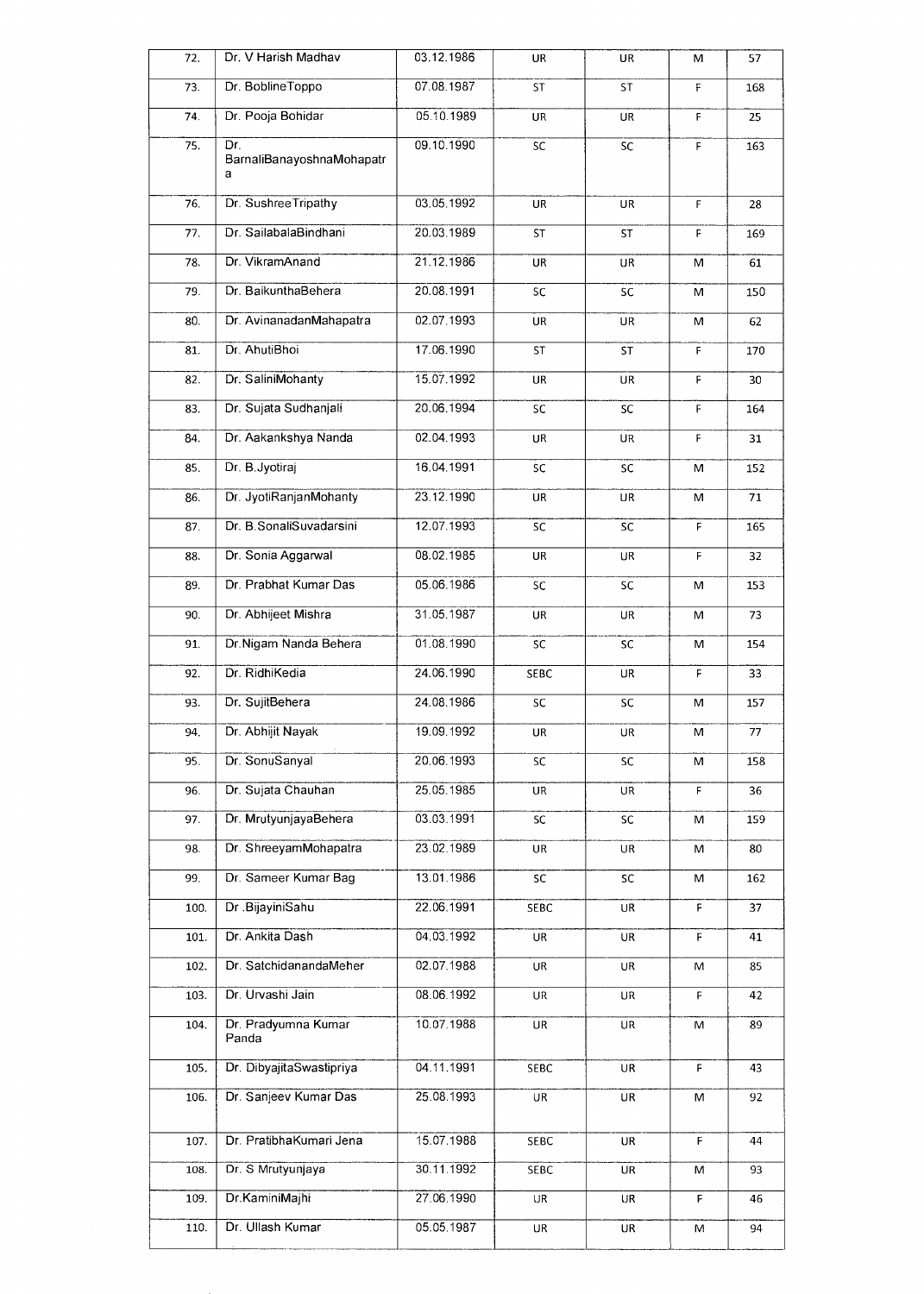| 111. | Dr.TapaleenaRaut          | 16.10.1993 | UR          | UR | F           | 47  |
|------|---------------------------|------------|-------------|----|-------------|-----|
| 112. | Dr. BodhiswataPattnaik    | 16.07.1986 | UR          | UR | М           | 97  |
| 113. | Dr. ShubhangiPareek       | 19.11.1992 | UR          | UR | F.          | 48  |
| 114. | Dr. SiddhantBehera        | 18.10.1983 | UR          | UR | м           | 98  |
| 115. | Dr. Abhipsa Mishra        | 13.02.1991 | UR          | UR | F           | 49  |
| 116. | Dr. JnanaranjanNayak      | 07.07.1986 | <b>SEBC</b> | UR | M           | 101 |
| 117. | Dr. LopamudraPrusty       | 26.04.1991 | UR          | UR | F           | 51  |
| 118. | Dr. ChinmayMahato         | 21.11.1987 | UR          | UR | М           | 102 |
|      |                           | 29.04.1988 | UR          | UR | F           | 52  |
| 119. | Dr. Anita KumariMisra     | 10.07.1989 | UR          | UR | М           | 105 |
| 120. | Dr. Ajita Kumar Nayak     | 20.05.1992 | SEBC        | UR | F           | 53  |
| 121. | Dr. SushreeSmaraki        |            | UR          | UR | M.          | 107 |
| 122. | Dr. Amit Dalmia           | 30.10.1986 |             |    | F.          | 54  |
| 123. | Dr. Sujata Sahani         | 05.04.1986 | UR          | UR |             |     |
| 124. | Dr. SatyajitMohapatra     | 01.10.1986 | UR          | UR | м           | 112 |
| 125. | Dr. SonalikaKabi          | 07.06.1989 | UR          | UR | F           | 55  |
| 126. | Dr. Haripada Das          | 08.03.1988 | UR          | UR | м           | 113 |
| 127. | Dr. Malaya Manjari Mati   | 12.06.1994 | UR          | UR | F           | 56  |
| 128. | Dr. SupriyaPadhy          | 18.12.1990 | UR          | UR | F           | 58  |
| 129. | Dr. Pooja Agrawal         | 15.01.1994 | UR          | UR | F           | 59  |
| 130. | Dr.PranatiBehera          | 11.05.1990 | UR          | UR | $\mathsf F$ | 60  |
| 131. | Dr. DebjaniMohanty        | 15.09.1989 | UR          | UR | F           | 63  |
| 132. | Dr. DibyadeepikaMohapatra | 11.07.1989 | UR          | UR | F           | 64  |
| 133. | Dr. Pinali Das            | 05.05.1992 | UR          | UR | F           | 65  |
| 134. | Dr. ChennaShruti          | 06.08.1993 | UR          | UR | F           | 66  |
| 135. | Dr. Khushbu Agrawal       | 06.03.1987 | UR          | UR | F           | 67  |
| 136. | Dr. SnehaMoturi           | 13.07.1992 | UR          | UR | F           | 68  |
| 137. | Dr. SudiptaMohapatra      | 28.09.1989 | UR          | UR | Ë.          | 69  |
| 138. | Dr. Manisha Priyadarshini | 15.08.1986 | SC          | UR | F           | 70  |
| 139. | Dr. Krishna Mukherjee     | 08.05.1993 | UR          | UR | F           | 72  |
| 140. | Dr. ArpitaBehura          | 10.03.1993 | UR          | UR | F           | 74  |
| 141. | Dr. SwapnashreeBehera     | 27.12.1988 | UR          | UR | F           | 75  |
| 142. | Dr. Poonam Agrawal        | 18.12.1987 | UR          | UR | F           | 76  |
| 143. | Dr. Suvranita Jena        | 09.07.1992 | UR          | UR | $\mathsf F$ | 78  |
| 144  | Dr. AnkitaSamantaray      | 23.01.1991 | UR          | UR | $\mathsf F$ | 79  |
| 145. | Dr. SanjumAasma           | 08.04.1992 | UR          | UR | $\mathsf F$ | 81  |
| 146. | Dr. SnigdhaParamita Rout  | 15.03.1988 | UR          | UR | F           | 82  |
| 147. | Dr. Gayatree Mishra       | 28.06.1993 | UR          | UR | $\mathsf F$ | 83  |
| 148. | Dr. BarsharaniMekap       | 05.04.1992 | UR          | UR | F.          | 84  |
| 149. | Dr. KabitaSahoo           | 27.02.1993 | UR          | UR | F           | 86  |
| 150. | Dr. Saleena Mishra        | 02.04.1995 | UR          | UR | F           | 87  |
| 151. | Dr. Kakuli Ghosh          | 30.04.1992 | UR          | UR | F           | 88  |
|      |                           |            |             |    |             |     |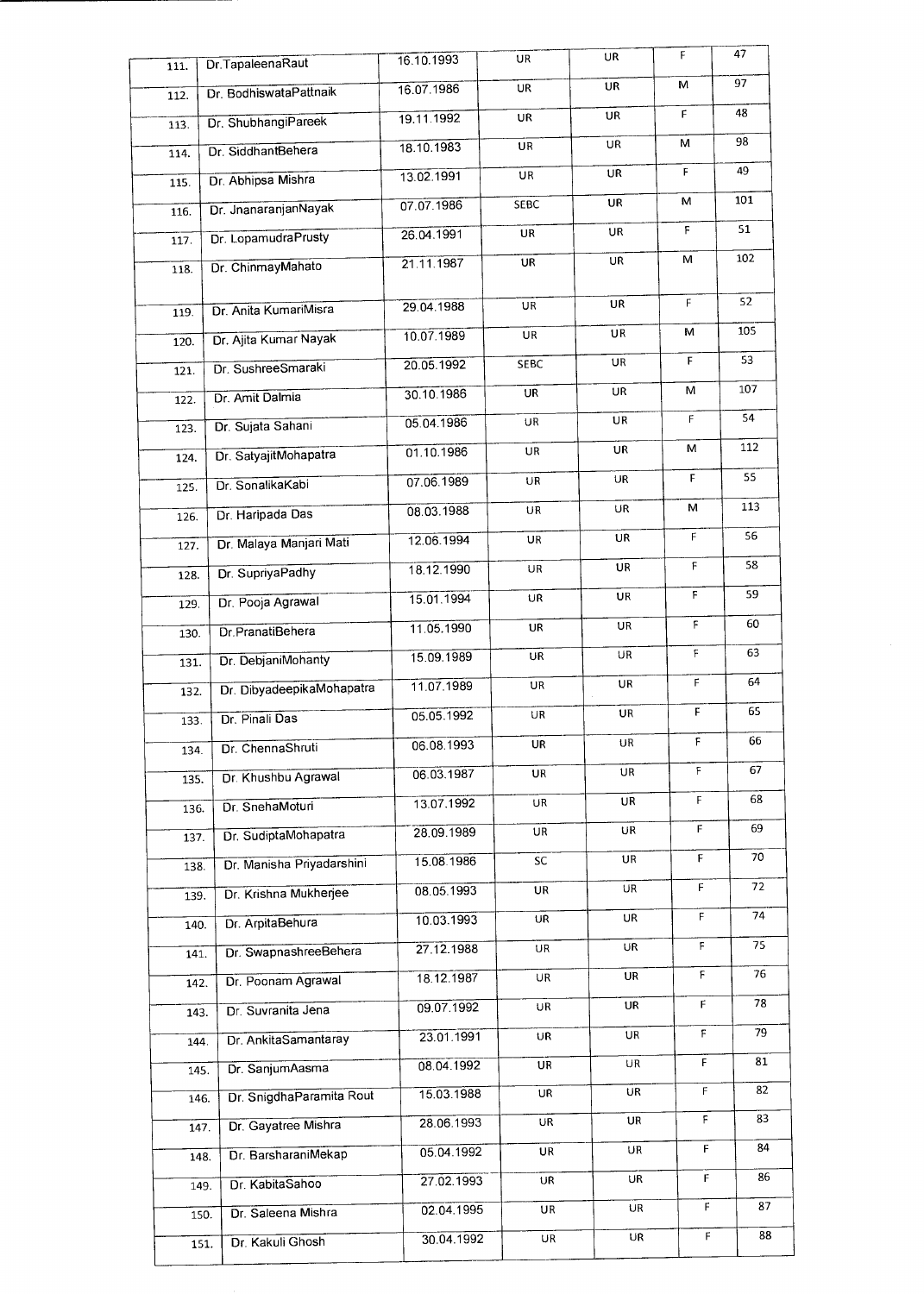| 152. | Dr. Lopamudra Jena                       | 01.09.1991 | <b>UR</b>   | UR        | F | 90  |
|------|------------------------------------------|------------|-------------|-----------|---|-----|
| 153. | Dr.<br>JashminePriyadarshiniSenap<br>aty | 15.07.1991 | UR          | UR        | F | 91  |
| 154. | Dr. Sushmitapattnaik                     | 29.04.1994 | UR          | <b>UR</b> | F | 95  |
| 155. | Dr. DiptyKrishnayani                     | 06.10.1992 | <b>UR</b>   | UR        | F | 96  |
| 156. | Dr. Amrita KumariSahu                    | 27.03.1991 | UR          | UR        | F | 99  |
| 157. | Dr. Ishanki Mishra                       | 02.07.1991 | UR          | UR        | F | 100 |
| 158. | Dr. Swati SwagatikaParida                | 18.11.1987 | UR          | UR        | F | 103 |
| 159. | Dr. ShahedaTabassum                      | 11.01.1992 | UR          | <b>UR</b> | F | 104 |
| 160. | Dr. MoneeshaMohapatra                    | 17.10.1990 | SEBC        | UR        | Ë | 106 |
| 161. | Dr. SipraSahu                            | 28.03.1993 | <b>SEBC</b> | <b>UR</b> | F | 108 |
| 162. | Dr. JewaTripathy                         | 01.09.1992 | <b>UR</b>   | UR        | F | 109 |
| 163. | Dr. Suman Mohanty                        | 24.12.1989 | UR          | <b>UR</b> | F | 110 |
| 164. | Dr. RuchikaDey                           | 26.02.1992 | <b>SEBC</b> | UR        | F | 111 |
| 165. | Dr. Shelly Roy                           | 16.11.1990 | UR          | <b>UR</b> | F | 114 |
| 166. | Dr. BhagyashreeSahoo                     | 06.05.1989 | UR          | UR        | F | 115 |
| 167. | Dr. Jimmy Manisha                        | 01.06.1990 | <b>UR</b>   | <b>UR</b> | F | 116 |
| 168. | Dr.<br>SarmisthaSwayamshreeUdg<br>ata    | 05.07.1987 | <b>UR</b>   | <b>UR</b> | F | 117 |
| 169. | Dr. Puja PriyadarshiniParija             | 16.10.1991 | UR          | <b>UR</b> | F | 118 |
| 170. | Dr. Suravi Chatterjee                    | 01.02.1992 | UR          | UR        | F | 119 |
| 171. | Dr. Pragyan Mohanty                      | 10.02.1991 | UR          | UR        | F | 120 |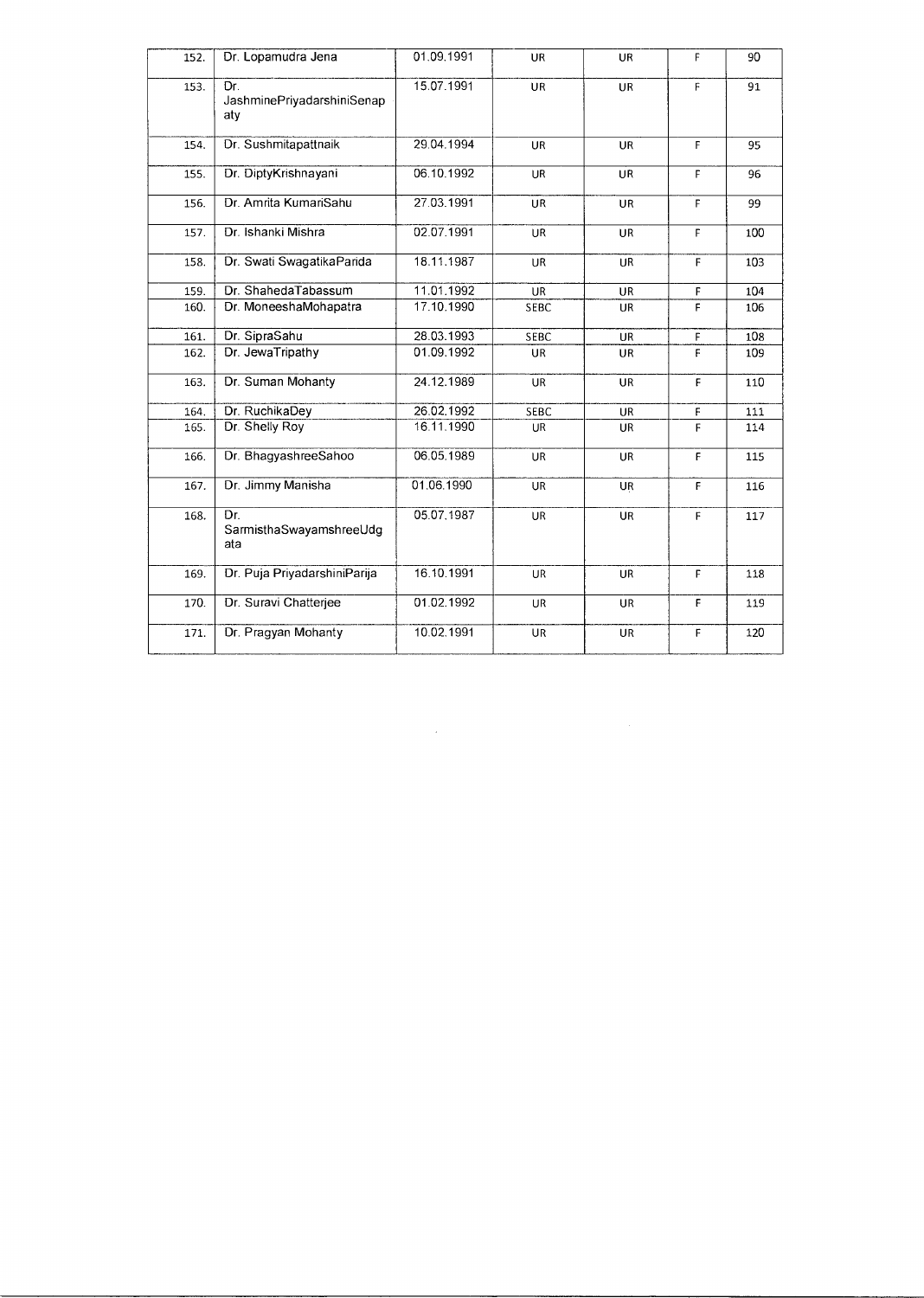

# Government of Odisha General Administration & Public Grievance Department

### **RESOLUTION**

No. GAD-SC-GCS-0061-2017- 1432 7 / Gen, dated. 04 .07.2017

Subject : Principles for first posting of all newly recruits under the State Government.

The principle of first posting of newly recruited persons to different posts and services under the State Government has engaged the attention of the Government for some time past. In order to ensure transparency and fairness in the first posting of direct recruits to posts and services under the State Government, it has been decided to follow a choice based system which is open and transparent. The following procedure should hence forward be followed for deciding the first place of posting of direct recruits to the State Government Posts and Services.

1. Consequent upon completion of selection process and approval of the select-list by the concerned Appointing authorities, the new recruits shall be issued appointment orders without mentioning particular post.. in • the cases where the new Officers/employees are required to undergo training as per the provisions of the Cadre Rules the appointment order shall also bear mention of the same without detail posting orders.

2. The concerned Establishment of the Administrative Department shall organise a<br>counselling session within a week of issue of appointment orders. The Administrative Department will make careful analysis of all the vacant posts and decide to fill up the posts which are essential for the administration and prioritise the same in that order. All the vacant posts with exact place of posting (called Vacant Post List - which must have equal number of posts as the total number of cand;dates who have been issued appointment orders) shall be made known to all the candidates present on the day of counselling, as well as through online medium\_

3. The appointed candidates are to be placed in eight categories in order of merit as follows:

> 1.ST(W) 2.ST(M) 3.SC(W)  $4SC(M)$  $5.$ SE $BC(W)$ 6.SEBC(M) 7.UR(W) 8.UR(M)

(Within each of the above eight category lists, PH candidates have to be brought forward to give them overriding priority.)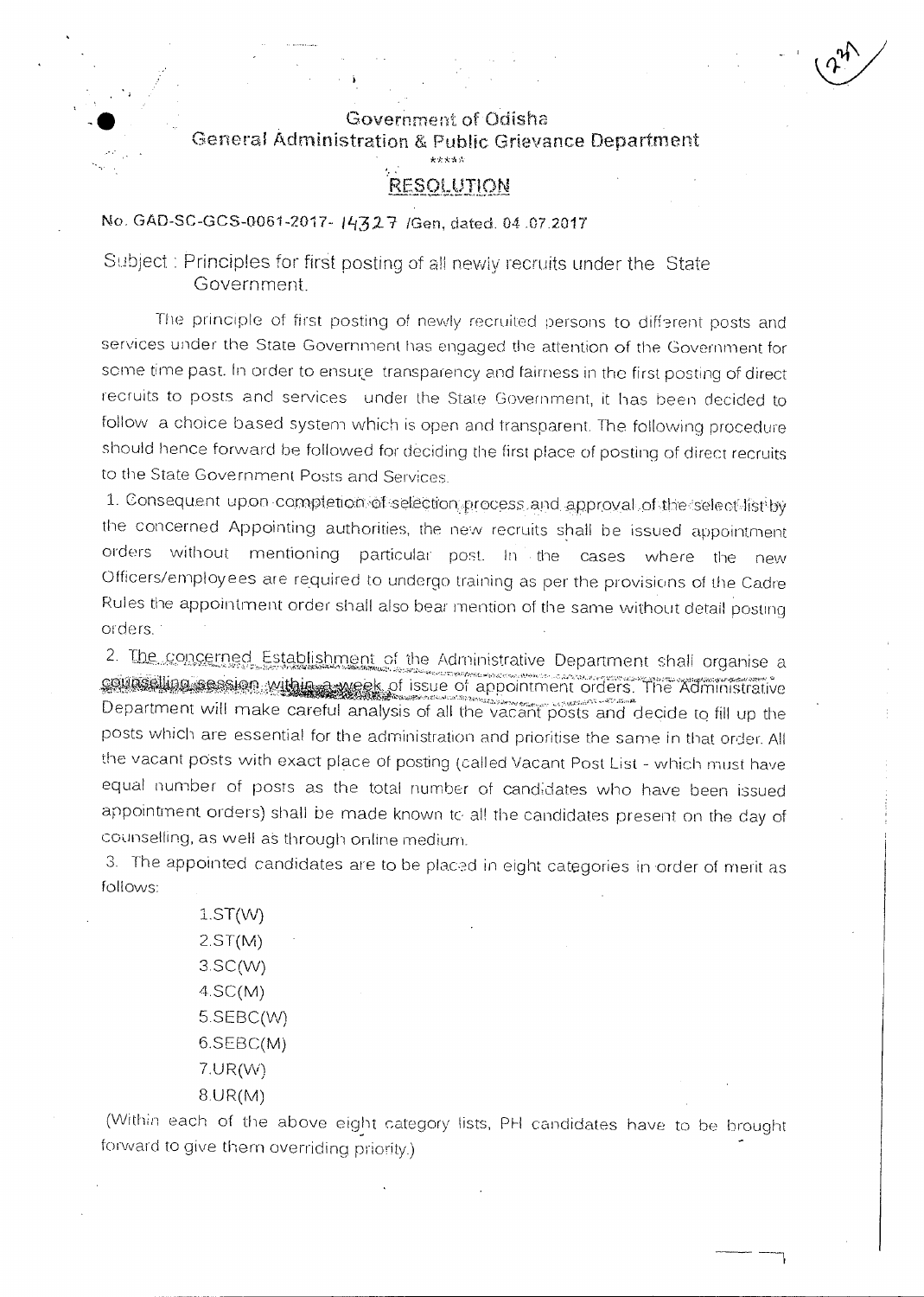4. Once the candidates are placed in these lists, they are to be allowed to exercise their choice of posting out of the Vacant Post List. one by one, while ensuring that choices are exercised altemately between reserved and unreserved category candidates in following order-

| $1.$ ST(W)          | 2.UR(W)        | 3.5C(W)    | 4.0R(W)     |
|---------------------|----------------|------------|-------------|
| $5.SEBC(W)$ 6.UR(W) |                | ,7. ST(M)  | 3.UR(M)     |
| 9.SC(M)             | $10.$ UR $(M)$ | 11.SEBC(W) | $-12$ UR(M) |

5. The above cycle shall be repeated till all the candidates are allotted against the vacancies. In this process. as the posts are aliotted to the first candidate, the Vacant Post List will get reduced by excluding that post and the next candidate will choose from this reduced Vacant Post List and so on. In case within a particular category, women list is exhausted, the male list of that category should be used while seeking the choice of posting. If a particular category, such as SEBC, gets completely exhausted. then to maintain alternate opportunity to reserved and unreserved category, SEBC and UR sequence should be removed, making it four post (ST UR SC UR ) cycle. The candidates shall exercise their choice on the spot according to his turn or concerned Establishment shall ensure written choices/online submission of choices\_ The process will keep on repeating alternately between reserved and unreserved category of candidates till all the candidates are allotted the posts from Vacant Post List, which will keep getting shorter and shorter after exercise of choice by the candidates. In case of absent candidates or the candidates who have not exercised any choice, the original order of posts in the Vacant Post List will be taken as default order of choice.

6. After completion of allotment of posts to all the appointed candidates, on the same day of counselling, a brief orientation roust be organised by the Administrative Department, providing general guidance about Service conditions, HRMS and use of Technology, Conduct Rules, need for maintaining absolute integrity, and orientation towards efficient Public service delivery.

7. Where the new recruits are sent for caining without issuing posting orders, the procedure outlined above, should be adopted on last day of completion of the training. Efforts should also be made to use IT (information Technology) to automate the entire process.

This shall be effective from the date of issue and must be adhered to scrupulously.

(Order :- Ordered that the Resolution be published in the extraordinary Gazette for general information and copies be forwarded to all Departments, all Heads of • Departments and all Collectors for information.)

By order of the Governor خرمهابه Special Secretary to Government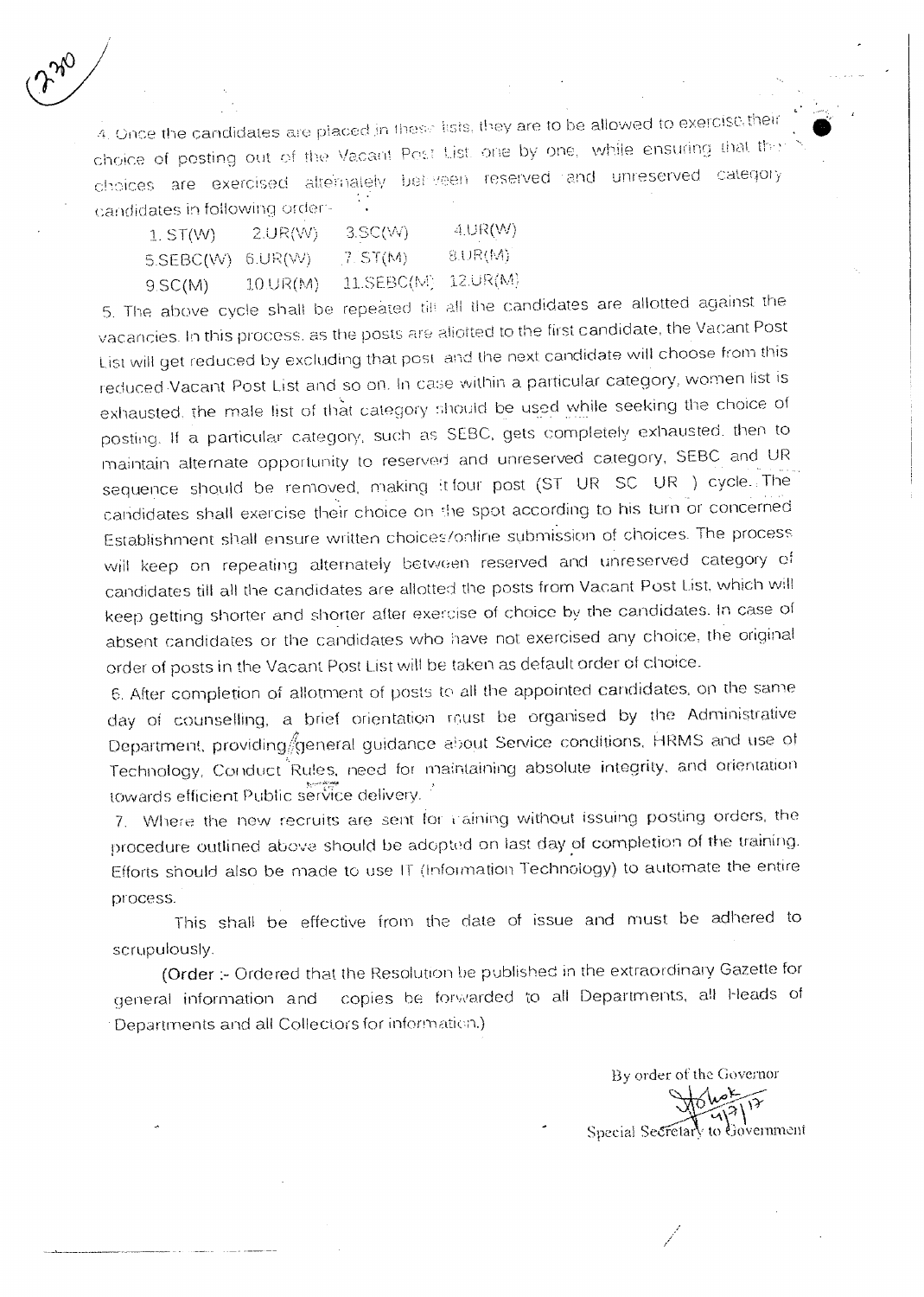**CONFIDENTIAL** By Special Messenger Tel.-2304090 Сy. ÍΘ Fax-2301807  $\sqrt{2}$ 2018 *\°\°\* ИR. opisHA **ØDISHA PUBLIC SERVICE COMMISSIO**  $\frac{37}{15}$  (P.S.C., dt. 25/6/18)<br>IE-55-2016/17 (DR-II) No.  $\frac{4937}{15.55 \cdot 2016/17}$  (DR-II)  $6.18$  AS (SN) **CUTTACK**  $7,800$   $8$ From Sri K.C. Mallick, Special Secretary. Commissioner-Cum-Secretary to the Government of Odisha, Health & Family Welfare Department, Bhubaneswar. Sub : Recruitment to the post of Dental Surgeon in Group-A (Jr.) of Odisha Medical Service (Dental) Cadre, pursuant to Advt. No. 23 of 2013-14. Ref : Health *&* Family Welfare Department No 33554/H, dated 05.12.2013 & letter No.8819/H, dt.19.3.2018 this office letter No. 5665/PSC, dt. 17.12.2015.

Sir,

I am directed to say that, in pursuance of direction of Hon'ble OAT in OA No. 747(c)/2014, dt.04.3.2016 and batch cases, OA No.997(c)/2014, OA No.855(c)/2015 and letter No 8819/H, dt.19.3.2018 of H. & F. W. department and continuation of this office Notice No.5571/PSC, dt. 09.12.2015 the Odisha Public Service Commission recommends afresh the names of additional 3 (three) candidates to the post Dental Surgeon, pursuant to the advertisement No. 23 of 2013/14. This is in continuation to this office letter No. 5665/PSC, dt. 17.12.2015.

2. The original hard copies of online application forms along with it's enclosures, attestation forms in respect of following additional three candidates and the revised merit list of 153 candidates are sent herewith for taking necessary action at your end and the receipt of the same may kindly be acknowledged.

| Placement in the<br>revised merit list | Roll No. | Name of the candidates |
|----------------------------------------|----------|------------------------|
|                                        |          | Sarat Kumar Nayak      |
|                                        |          | Pramod Kumar Behera    |
|                                        |          | Kishor Kumar Tudu      |

3. Further, it is seen that the names of two UR (W) candidates who were at serial number 98, roll number 211, Bishakha Nayak UR (W) and serial number 99, roll number 668, Sowmya Kallepalli UR (W) have been deleted, since they do not deserve selection against the notified number of UR vacancies in view of lower of merit.

Contd....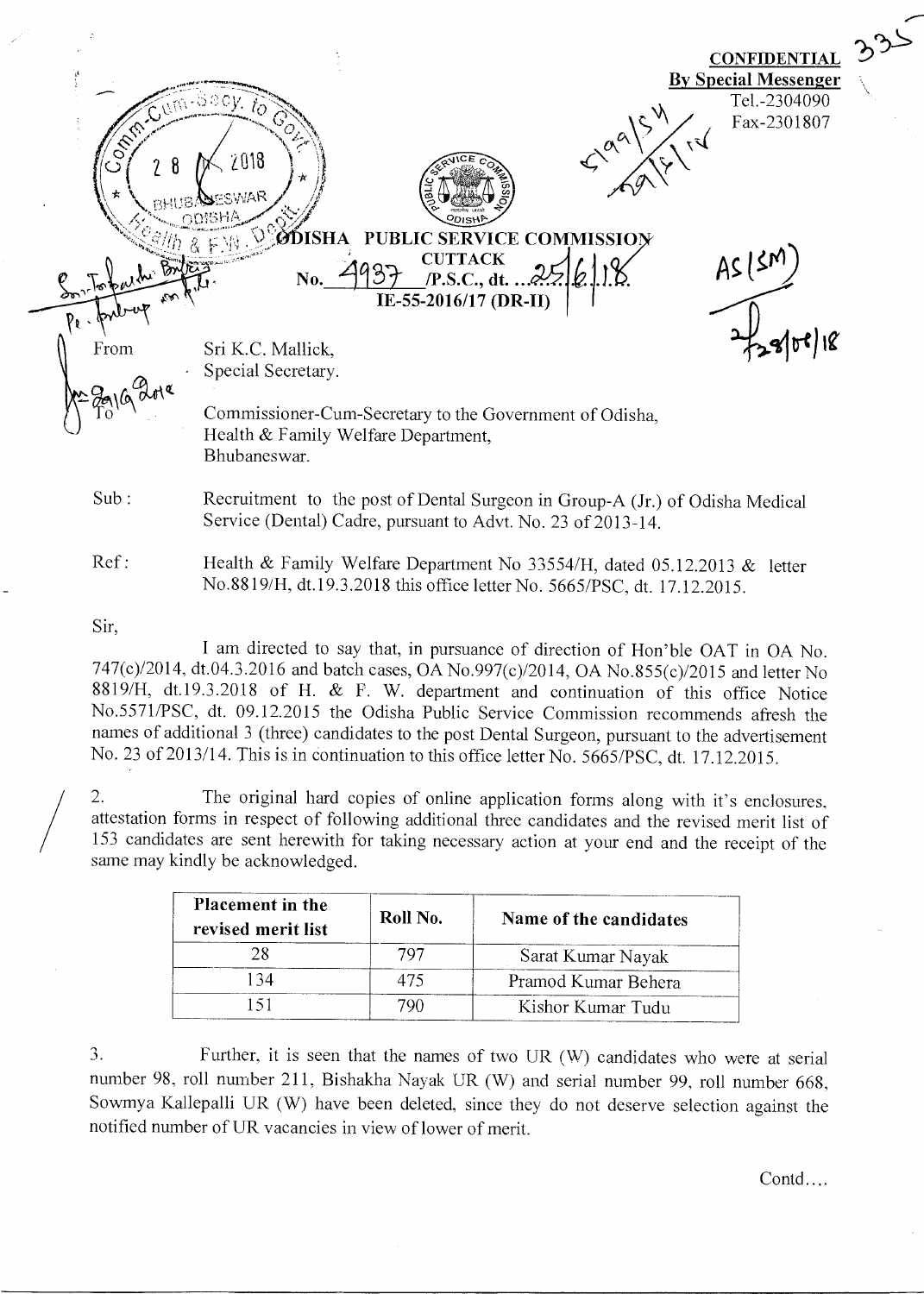$\omega$ 

Therefore, it is stated to accommodate the candidates (roll number 211 and 668) in the existing vacancy.

Yours faithfully,

Special Secretary.

Memo No. 4938 PSC, dt. 25/6/18

Copy forwarded to OSD to Chairman, OPSC for information.

 $\mathcal{A}$ 

 $\mathcal{L}^{\text{max}}_{\text{max}}$ 

Special Secretary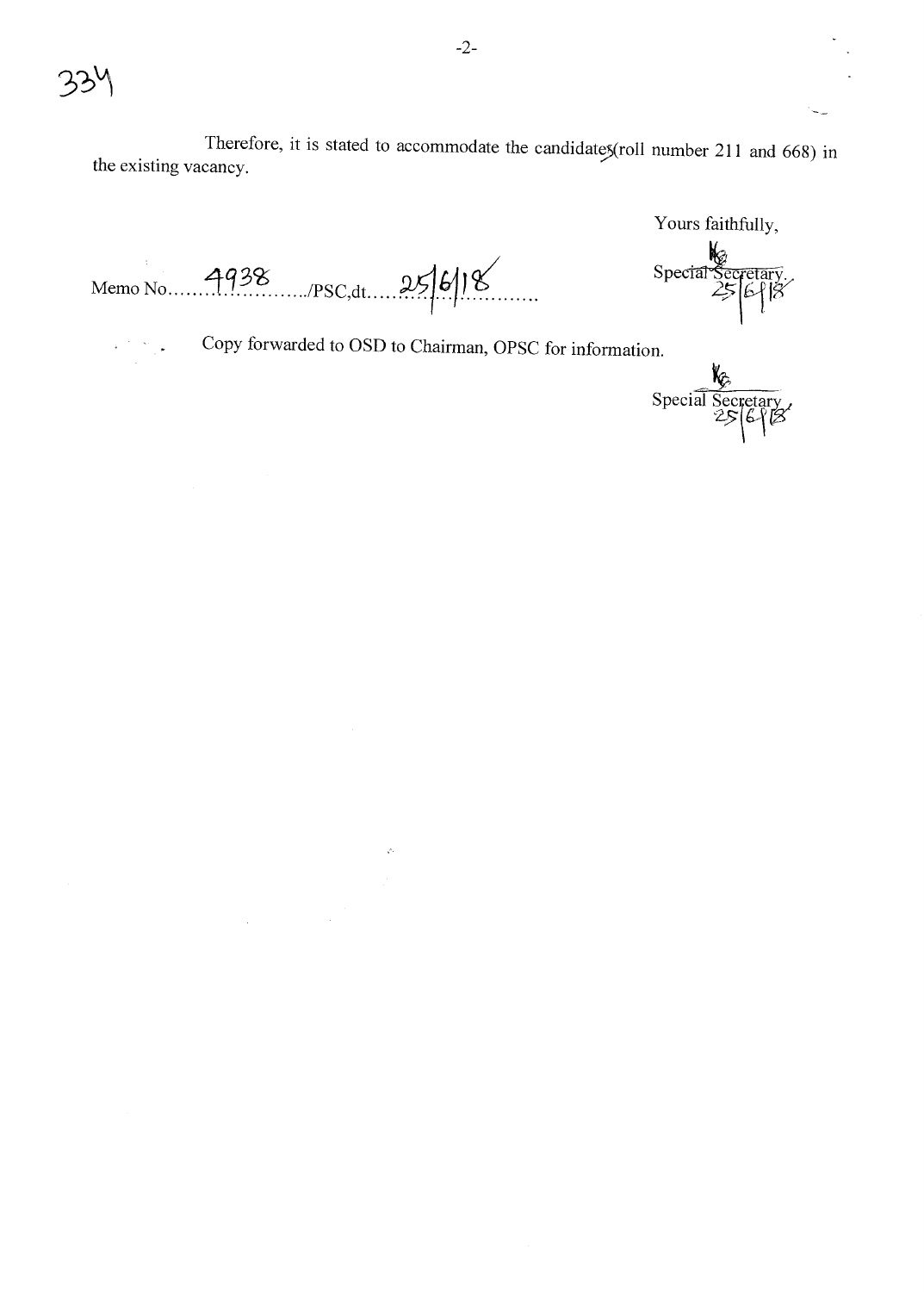$43(54)$ \'( CONFIDENTIAL BY SPECIAL MESSENGER Tel- (0671) 2304124 FAX- 2301807 **AING 2018 IGA!** SHA PUBLIC SERVICE COMMISSION TTACK No.  $6238$  P.S.C., Dt. 1E-38-17/18, DR-I1  $\frac{1}{2}$ From, Sri K.P. Pati, **1)4P-41**  Secretary To, The Commissioner-cum-Secretary to Govt. of Odisha, Health and Family Welfare Department, Bhubaneswar. Sub, Recruitment to the post of Dental Surgeon in Group- 'A' (Jr) of Odisha Medic Services (Dental) Cadre under Health & Family Welfare Department, pursuant Advt.No.15 of 2017-18.

Ref: Health and Family Welfare Department letter No. 1675/H, Dt. 18.1.2018, No.6735/H, Dt. 24.2.2018 and No.15230/H, dt.29.5.2018.

Sir,

I am directed to say that the Odisha Public Service Commission recommends the names of the 171 candidates, in order of merit for recruitment to the post of Dental Surgeon in Group- `A' (Jr) of Odisha Medical Services (Dental) Cadre under Health & Family Welfare Department, pursuant to advertisement No. 15 of 2017/18 as per the list enclosed.

2. The Odisha Administrative Tribunal in order No.4, dt.28.6.2018 in the OA No.1135(c)/2018 filed by Siddhartha Das-Vrs.- State of Odisha and another have directed the OPSC to publish the result of the applicant. If he has qualified in the written test then he may participate in the certificate verification and his result be published but no order of the appointment shall be issued without leave of this Tribunal. However, the result of the applicant is published and he is placed at 18th nominee of the final select list. Therefore, the government may take appropriate action relating to his appointment with regard to the due compliance of the order of the Tribunal.

3. Further, it is pertinent to mention here that any appointment given pursuant to advertisement No. 15 of 2017/18 floated by the OPSC will be subject to the result of the OA No. 913(c)/18 as per order No.05, dt.06.4.2018.

4. It is further stated that during verification of original documents, following candidates failed to produce their original certificates/documents for the reason as stated by them that they were undergoing PG study in some universities. As reported by them the original certificates/ documents have been deposited in those colleges/universities. It is therefore requested to verify their original certificates/documents as required under the aforesaid advertisement prior to issue of appointment letter in their favour.

Contd....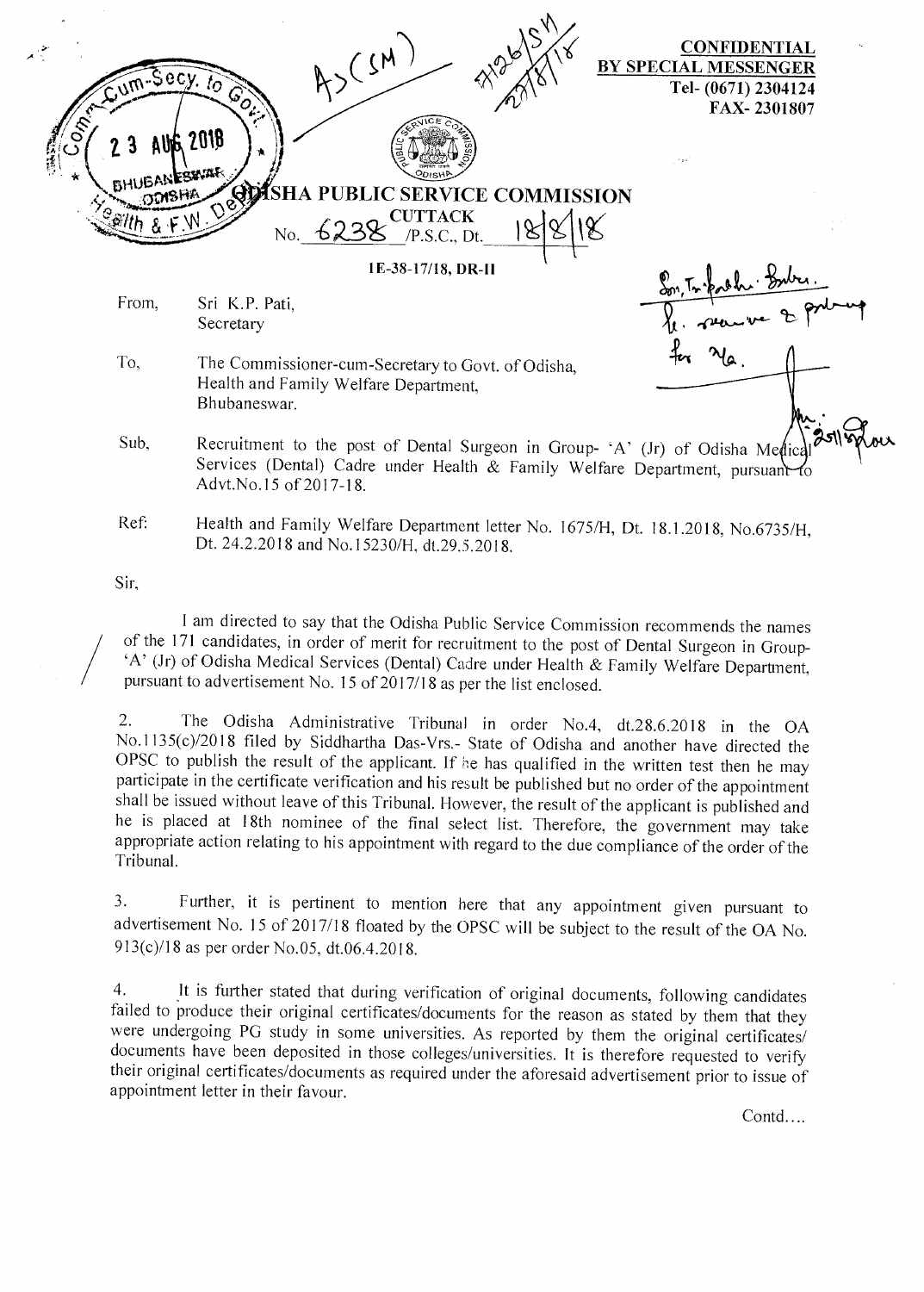| Position in the select list, | - Roll<br>Nos. | Name of the candidates |  |
|------------------------------|----------------|------------------------|--|
| -1th                         | 101373         | Kalluri Anita          |  |
| 86th                         | 101369.        | Kabita Sahoo           |  |

5. The original application forms along with all enclosures, attestation forms and biodata forms of the candidates are sent herewith for consideration of their appointment by the government.

 $\overline{\phantom{a}}$ 

Yours faithfully,

 $\frac{11}{\sqrt{2}}$   $\frac{13}{8}$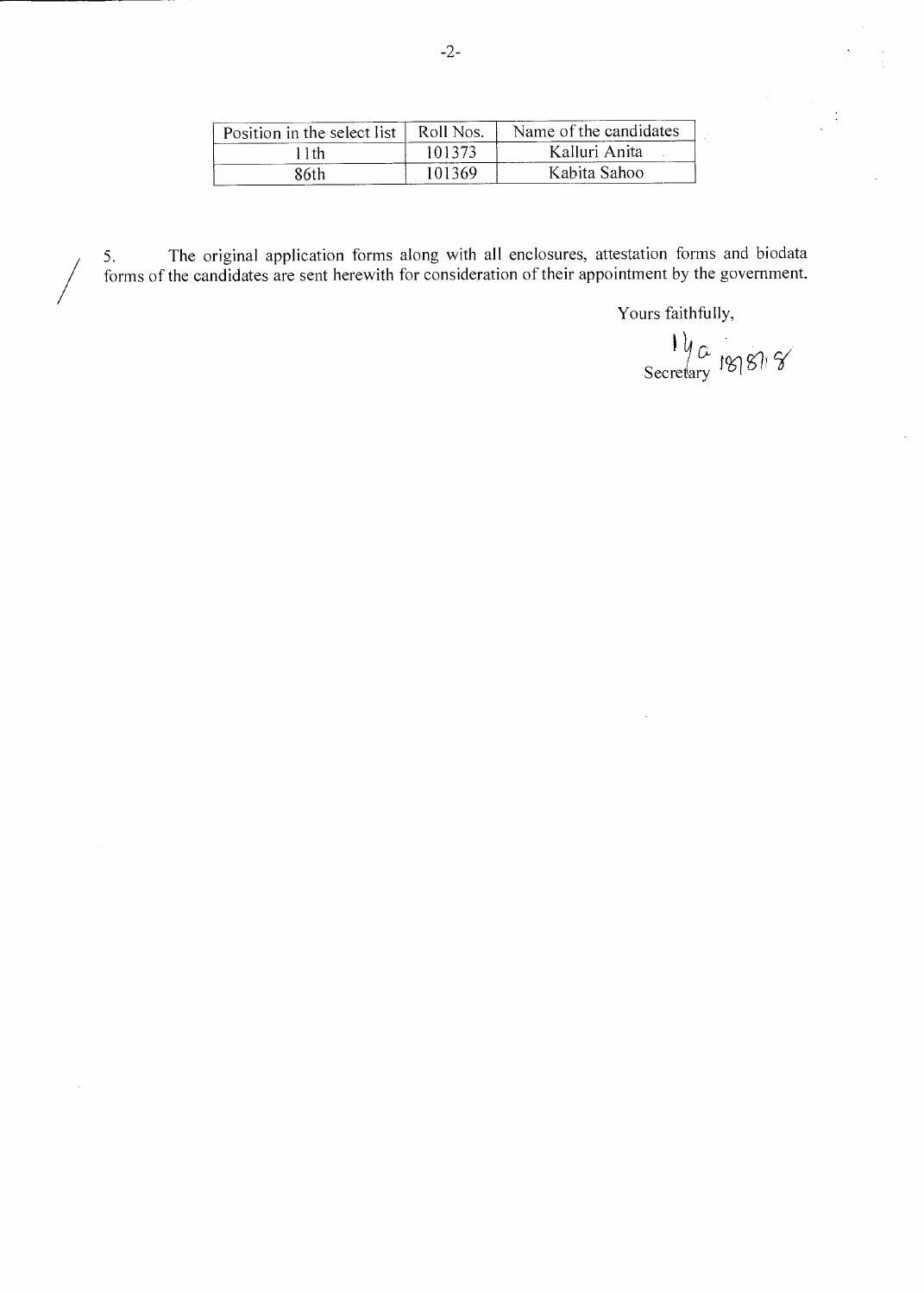RECHAITMENT TO THE POST OF DENTAL SURGEON, PURSUANT TO ADVT. NO.15 OF 2017-18 FINAL SELECT LIST

| SL.            | <b>ROLL</b> | NAME OF THE CANDIDATE         | <b>CATEGORY</b> | <b>SEX</b>                                                                                                 | <b>PWD</b> | PH  | <b>SELECTED</b> |
|----------------|-------------|-------------------------------|-----------------|------------------------------------------------------------------------------------------------------------|------------|-----|-----------------|
| <b>NO</b>      | <b>NO</b>   |                               | <b>TO WHICH</b> |                                                                                                            |            | CAT | UNDER           |
|                |             |                               | <b>BELONGS</b>  |                                                                                                            |            |     | <b>CATEGORY</b> |
|                |             |                               |                 |                                                                                                            |            |     |                 |
| $\mathbf{1}$   |             | 101242 DEBAJANI BARAL         | <b>UR</b>       | $\mathsf F$                                                                                                |            |     | UR(W)           |
| $\overline{2}$ |             | 101306 GAYATRI TRIPATHY       | <b>UR</b>       | $\mathsf F$                                                                                                |            |     | UR(W)           |
| 3              |             | 101290 EKAGRATA MISHRA        | UR              | F                                                                                                          |            |     | UR(W)           |
| 4              |             | 101021 ABINASHI JENA          | <b>SEBC</b>     | $\overline{\mathsf{F}}$                                                                                    |            |     | UR(W)           |
| 5              |             | 101144 ASIT KUMAR MISHRA      | <b>UR</b>       | M                                                                                                          |            |     | UR              |
| 6              |             | 101026 ADYASHA PRADHAN        | UR              | F                                                                                                          |            |     | UR(W)           |
| 7              |             | 101595 PRATIKSHYA KAR         | <b>UR</b>       | F                                                                                                          |            |     | UR(W)           |
| 8              |             | 101316 GURPREET PANESAR       | UR              | F                                                                                                          |            |     | UR(W)           |
| 9              |             | 101108 ANUSUYA MISHRA         | UR              | F                                                                                                          |            |     | UR(W)           |
| 10             |             | 102022 SWETA PATTANAIK        | <b>UR</b>       | F                                                                                                          |            |     | UR(W)           |
| 11             |             | 101373 KALLURI ANITA          | <b>UR</b>       | F                                                                                                          |            |     | UR(W)           |
| 12             |             | 101762 SHABNAM DAS            | <b>UR</b>       | F                                                                                                          |            |     | UR(W)           |
| 13             |             | 101056 AMIT NAYAK             | <b>UR</b>       | M                                                                                                          |            |     | UR              |
| 14             |             | 101114 ARCHANA BHATTA         | <b>UR</b>       | $\mathsf F$                                                                                                |            |     | UR(W)           |
| 15             |             | 101005 ABHIJEETA SAHOO        | <b>SEBC</b>     | F                                                                                                          |            |     | UR(W)           |
| 16             |             | 101033 AJIT KUMAR SAMAL       | <b>SEBC</b>     | M                                                                                                          |            |     | UR              |
| 17             |             | 101364 KARCHANA GUPTA         | UR              | F                                                                                                          |            |     | UR(W)           |
| 18             |             | 101811 SIDDHARTHA DAS         | <b>UR</b>       | M                                                                                                          |            |     | UR              |
| 19             |             | 101820 SILPA TARENIA          | <b>UR</b>       | F                                                                                                          |            |     | UR(W)           |
| 20             |             | 101024 ADITYA PRAKASH SINGH   | <b>UR</b>       | $\mathbb{M}$                                                                                               |            |     | <b>UR</b>       |
| 21             |             | 101045 ALOK KUMAR SAHOO       | SEBC            | M                                                                                                          |            |     | UR              |
| 22             |             | 101088 ANKITA AGRAWAL         | <b>UR</b>       | $\mathsf F$                                                                                                |            |     | UR(W)           |
| 23             |             | 101712 SANGHAMITRA BISHI      | UR              | F                                                                                                          |            |     | UR(W)           |
| 24             |             | 101888 SOURAV MISHRA          | UR              | $\mathsf{M}% _{T}=\mathsf{M}_{T}\!\left( a,b\right) ,\ \mathsf{M}_{T}=\mathsf{M}_{T}\!\left( a,b\right) ,$ |            |     | UR              |
| 25             |             | 101562 POOJA BOHIDAR          | UR              | $\mathsf F$                                                                                                |            |     | UR(W)           |
| 26             |             | 101745 SATYABRATA DAS         | <b>UR</b>       | M                                                                                                          |            |     | UR              |
| 27             |             | 101314 GULAM KADIR KHAN       | <b>UR</b>       | M                                                                                                          |            |     | UR              |
| 28             |             | 101994 SUSHREE TRIPATHY       | UR              | $\mathsf F$                                                                                                |            |     | UR(W)           |
| 29             |             | 101880 SOUMYADEV SATPATHY     | UR              | M                                                                                                          |            |     | UR-             |
| 30             |             | 101696 SALINI MOHANTY         | <b>UR</b>       | F                                                                                                          |            |     | UR(W)           |
| 31             |             | 101002 AAKANKSHYA NANDA       | UR              | F.                                                                                                         |            |     | UR(W)           |
| 32             |             | 101860 SONIA AGGARWAL         | <b>UR</b>       | F                                                                                                          |            |     | UR(W)           |
| 33             |             | 101660 RIDHI KEDIA            | <b>SEBC</b>     | F                                                                                                          |            |     | UR(W)           |
| 34             |             | 101278 DILIP KUMAR SINGH      | <b>UR</b>       | M                                                                                                          |            |     | <b>UR</b>       |
| 35             |             | 101667 RONAK KUMAR JAIN       | <b>UR</b>       | M                                                                                                          |            |     | <b>UR</b>       |
| 36             |             | 101944 SUJATA CHAUHAN         | <b>UR</b>       | F                                                                                                          |            |     | UR(W)           |
| 37             |             | 101195 BIJAYINI SAHU          | <b>SEBC</b>     | F                                                                                                          |            |     | UR(W)           |
| 38             |             | 101134 ASHIRBAD MOHANTY       | <b>UR</b>       | M                                                                                                          |            |     | UR.             |
| 39             |             | 101365   K NAVIN NAIR         | <b>UR</b>       | M                                                                                                          |            |     | UR.             |
| 40             |             | 101941 SUDHANSU SEKHAR BEHERA | SEBC            | M                                                                                                          | $\Omega$   |     | UR              |

 $\frac{3}{2}$  ,  $\frac{1}{2}$ 

Xx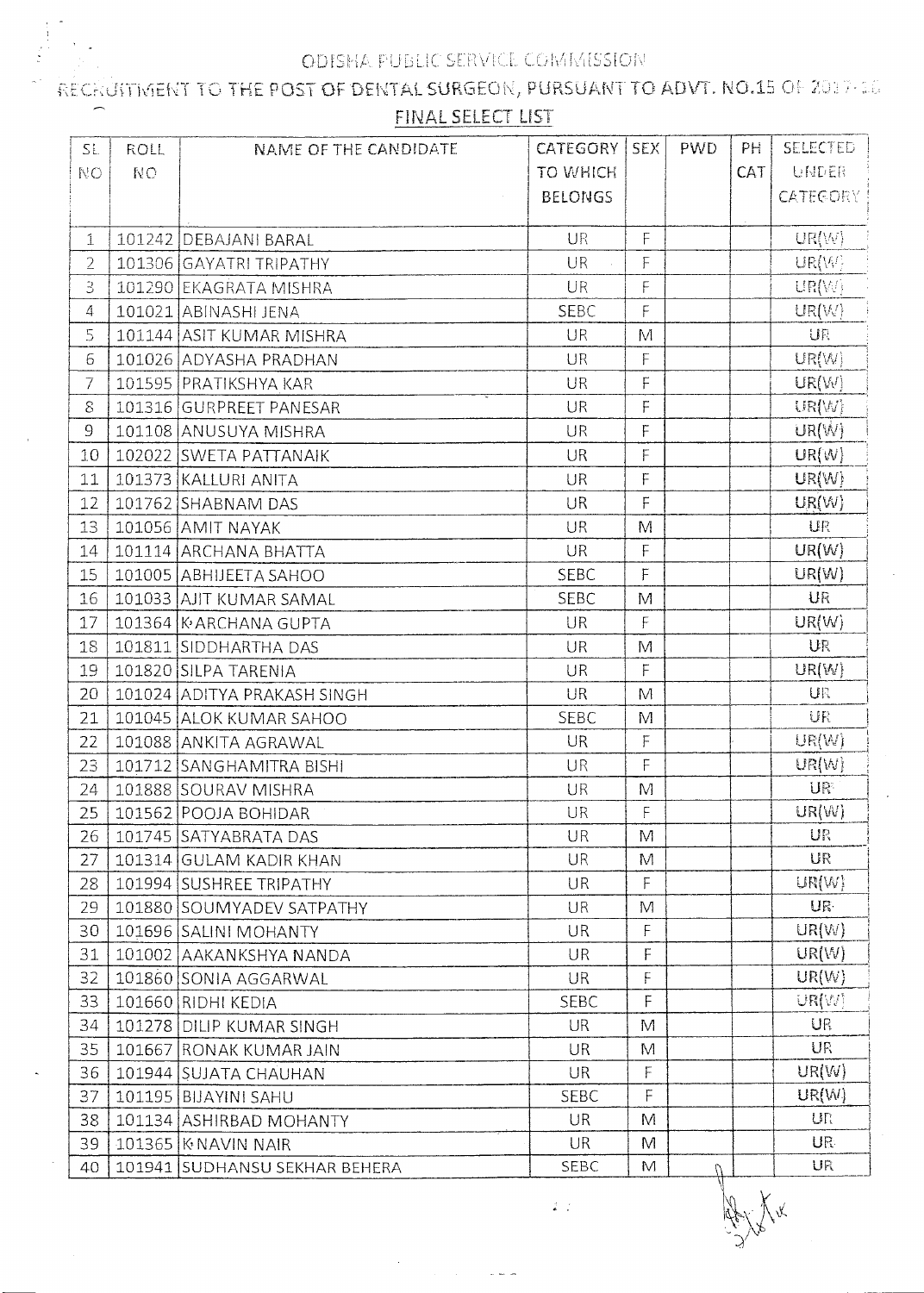## CRUITMENT TO THE POST OF DENTAL SURGEON, PURSUANT TO ADVT. NO.15 OF 2017-18 FINAL SELECT LIST

| SL.       | ROLL      | NAME OF THE CANDIDATE         | <b>CATEGORY</b> | <b>SEX</b>     | PWD | PH           | <b>SELECTED</b> |
|-----------|-----------|-------------------------------|-----------------|----------------|-----|--------------|-----------------|
| <b>NO</b> | <b>NO</b> |                               | <b>TO WHICH</b> |                |     | <b>CAT</b>   | <b>UNDER</b>    |
|           |           |                               | <b>BELONGS</b>  |                |     |              | <b>CATEGORY</b> |
|           |           |                               |                 |                |     |              |                 |
| 41        |           | 101091 ANKITA DASH            | UR              | F              |     |              | UR(W)           |
| 42        |           | 102051 URVASHI JAIN           | <b>UR</b>       | F              |     |              | UR(W)           |
| 43        |           | 101276 DIBYAJITA SWASTIPRIYA  | SEBC            | F              |     |              | UR(W)           |
| 44        |           | 101592 PRATIBHA KUMARI JENA   | SEBC            | F              |     |              | UR(W)           |
| 45        |           | 101220 CHAMPAK KUMAR BEHERA   | SEBC            | M              |     |              | <b>UR</b>       |
| 46        |           | 101379 KAMINI MAJHI           | <b>UR</b>       | F              |     |              | UR(W)           |
| 47        |           | 102031 TAPALEENA RAUT         | UR              | $\mathsf F$    |     |              | UR(W)           |
| 48        |           | 101795 SHUBHANGI PAREEK       | UR              | F              |     |              | UR(W)           |
| 49        |           | 101011 ABHIPSA MISHRA         | UR              | F              |     |              | UR(W)           |
| 50        |           | 101608 PRITISH PATNAIK        | UR              | M              |     |              | <b>UR</b>       |
| 51        |           | 101424 LOPAMUDRA PRUSTY       | UR              | $\overline{F}$ |     |              | UR(W)           |
| 52        |           | 101078 ANITA KUMARI MISRA     | <b>UR</b>       | $\mathsf F$    |     | $\mathbf{r}$ | UR(W)           |
| 53        |           | 101991 SUSHREE SMARAKI        | <b>SEBC</b>     | F              |     |              | UR(W)           |
| 54        |           | 101945 SUJATA SAHANI          | <b>UR</b>       | F              |     |              | UR(W)           |
| 55        |           | 101857 SONALIKA KABI          | UR              | F              |     |              | UR(W)           |
| 56        |           | 101440 MALAYA MANJARI MATI    | <b>UR</b>       | F              |     |              | U <sub>R</sub>  |
| 57        |           | 102056 V-HARISH MADHAV        | <b>UR</b>       | M              |     |              | UR.             |
| 58        |           | 101979 SUPRIYA PADHY          | UR              | $\mathsf F$    |     |              | <b>UR</b>       |
| 59        |           | 101561 POOJA AGRAWAL          | UR              | F              |     |              | <b>UR</b>       |
| 60        |           | 101586 PRANATI BEHERA         | UR              | F              |     |              | UR              |
| 61        |           | 102062 VIKRAM ANAND           | UR              | M              |     |              | <b>UR</b>       |
| 62        |           | 101151 AVINANDAN MAHAPATRA    | UR              | M              |     |              | UR              |
| 63        |           | 101260 DEBJANI MOHANTY        | UR              | F              |     |              | UR              |
| 64        |           | 101275 DIBYADEEPIKA MOHAPATRA | UR              | F              |     |              | UR              |
| 65        |           | 101558 PINALI DAS             | <b>UR</b>       | $\mathsf F$    |     |              | UR              |
| 66        |           | 101226 CHENNA SHRUTI          | UR              | $\mathsf F$    |     |              | <b>UR</b>       |
| 67        |           | 101383 KHUSHBU AGRAWAL        | <b>UR</b>       | F              |     |              | UR              |
| 68        |           | 101842 SNEHA MOTURI           | <b>UR</b>       | F              |     |              | UR              |
| 69        |           | 101943 SUDIPTA MOHAPATRA      | <b>UR</b>       | F              |     |              | UR              |
| 70        |           | 101457 MANISHA PRIYADARSHINI  | <b>SC</b>       | F              |     |              | UR              |
| 71        |           | 101355 JYOTI RANJAN MOHANTY   | <b>UR</b>       | M              |     |              | UR              |
| 72        |           | 101389 KRISHNA MUKHERJEE      | UR.             | F              |     |              | UR              |
| 73        |           | 101004 ABHIJEET MISHRA        | <b>UR</b>       | M              |     |              | UR              |
| 74        |           | 101122 ARPITA BEHURA          | <b>UR</b>       | F              |     |              | UR              |
| 75        |           | 102009 SWAPNASHREE BEHERA     | UR              | F              |     |              | <b>UR</b>       |
| 76        |           | 101565 POONAM AGRAWAL         | <b>UR</b>       | F              |     |              | UR              |
| 77        |           | 101006 ABHIJIT NAYAK          | <b>UR</b>       | M              |     |              | <b>UR</b>       |
| 78        |           | 102001 SUVRANITA JENA         | <b>UR</b>       | F              |     |              | UR.             |
| 79        |           | 101098 ANKITA SAMANTARAY      | <b>UR</b>       | F              |     |              | <b>UR</b>       |
| 80        |           | 101789 SHREEYAM MOHAPATRA     | UR.             | M              |     |              | UF              |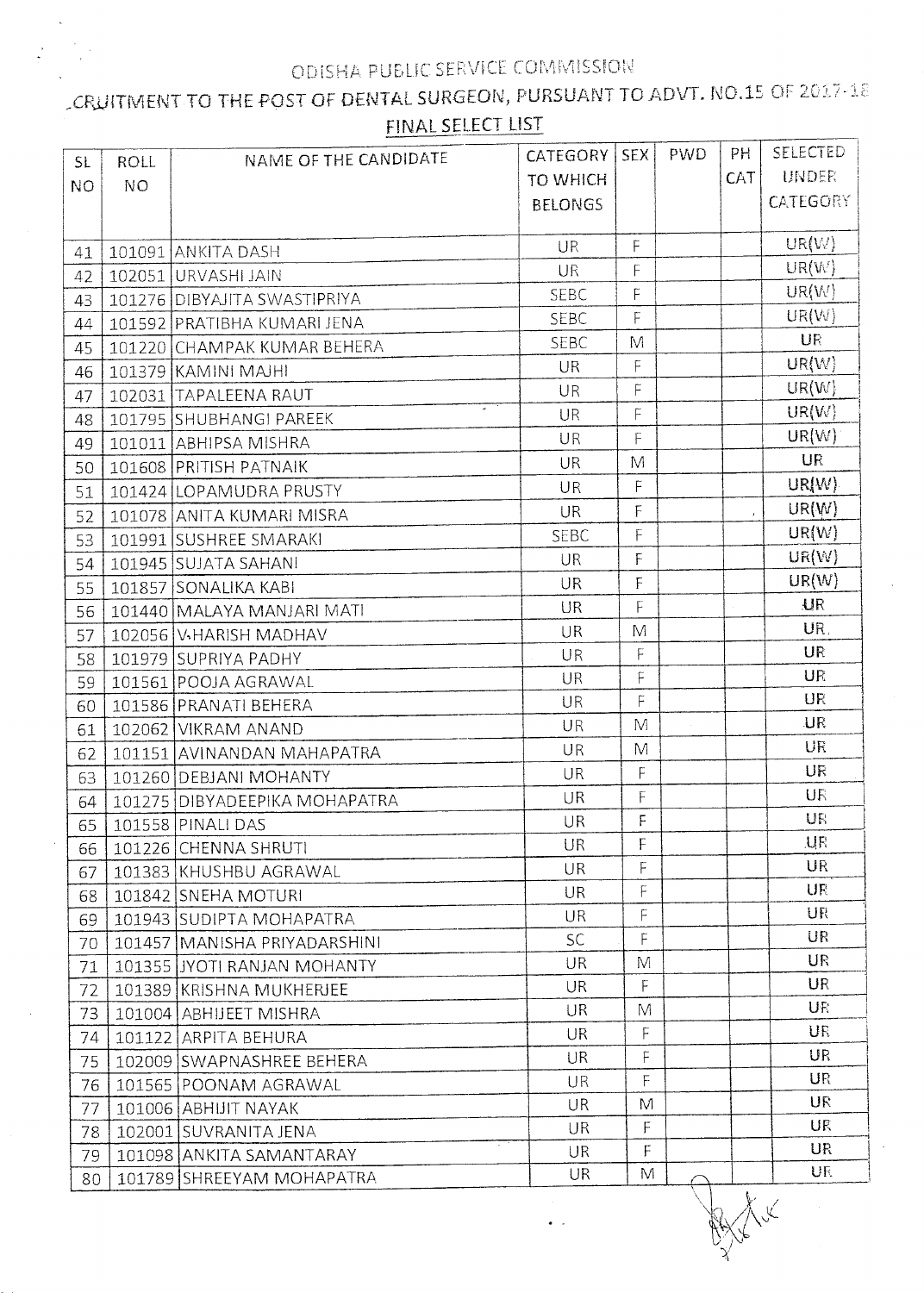#### CRUITMENT TO THE POST OF DENTAL SURGEON, PURSUANT TO ADVT. NO.15 OF 2017-18 المن المستخدم المعاملة.<br>والمستخدم FINAL SELECT LIST  $\omega_{\rm{c}}$  , and

| SL.       | ROLL      | NAME OF THE CANDIDATE                  | <b>CATEGORY</b> | <b>SEX</b>   | <b>PWD</b> | PH   | <b>SELECTED</b> |
|-----------|-----------|----------------------------------------|-----------------|--------------|------------|------|-----------------|
| <b>NO</b> | <b>NO</b> |                                        | TO WHICH        |              |            | CAT. | <b>UNDER</b>    |
|           |           |                                        | <b>BELONGS</b>  |              |            |      | <b>CATEGORY</b> |
|           |           |                                        |                 |              |            |      |                 |
| 81        |           | 101724 SANJUM AASMA                    | <b>UR</b>       | F            |            |      | UR              |
| 82        |           | 101846 SNIGDHA PARAMITA ROUT           | UR              | F            |            |      | UR              |
| 83        |           | 101302 GAYATREE MISHRA                 | UR              | F            |            |      | UR              |
| 84        |           | 101169 BARSHARANI MEKAP                | <b>UR</b>       | F            |            |      | UR              |
| 85        |           | 101741 SATCHIDANANDA MEHER             | <b>SEBC</b>     | M            |            |      | <b>UR</b>       |
| 86        |           | 101369 KABITA SAHOO                    | <b>UR</b>       | F            |            |      | UR              |
| 87        |           | 101695 SALEENA MISHRA                  | UR              | F            |            |      | UR              |
| 88        |           | 101372 KAKULI GHOSH                    | UR              | F            |            |      | <b>UR</b>       |
| 89        |           | 101574 PRADYUMNA KUMAR PANDA           | UR              | M            |            |      | <b>UR</b>       |
| 90        |           | 101420 LOPAMUDRA JENA                  | UR              | F            |            |      | <b>UR</b>       |
| 91        |           | 101339 JJASMINE PRIYADARSHINI SENAPATY | <b>UR</b>       | F            |            |      | <b>UR</b>       |
| 92        |           | 101719 SANJEEV KUMAR DAS               | <b>UR</b>       | M            |            |      | UR              |
| 93        |           | 101684 SMRUTYUNJAYA                    | <b>SEBC</b>     | M            |            |      | UR              |
| 94        |           | 102043 ULLASH KUMAR                    | <b>UR</b>       | M            |            |      | UR              |
| 95        |           | 101989 SUSHMITA PATTNAIK               | <b>UR</b>       | F            |            |      | UR.             |
| 96        |           | 101284 DIPTY KRISHNAYANI               | <b>UR</b>       | F            |            |      | <b>UR</b>       |
| 97        |           | 101217 BODHISWATA PATTNAIK             | <b>UR</b>       | M            |            |      | <b>UR</b>       |
| 98        |           | 101808 SIDDHANT BEHERA                 | <b>UR</b>       | M            |            |      | <b>UR</b>       |
| 99        |           | 101062 AMRITA KUMARI SAHU              | <b>UR</b>       | F            |            |      | <b>UR</b>       |
| 100       |           | 101332 ISHANKI MISHRA                  | <b>UR</b>       | F            |            |      | UR              |
| 101       |           | 101351 JNANARANJAN NAYAK               | <b>SEBC</b>     | M            |            |      | UR              |
| 102       |           | 101228 CHINMAY MAHATO                  | <b>UR</b>       | M            |            |      | UR              |
| 103       |           | 102019 SWATI SWAGATIKA PARIDA          | <b>UR</b>       | F            |            |      | <b>UR</b>       |
| 104       |           | 101763 SHAHEDA TABASSUM                | UR              | $\mathsf{F}$ |            |      | UR              |
|           |           | 105   101034 AJITA KUMAR NAYAK         | UR              | M            |            |      | UR              |
| 106       |           | 101487   MONEESHA MOHAPATRA            | <b>SEBC</b>     | F            |            |      | <b>UR</b>       |
| 107       |           | 101052 AMIT DALMIA                     | <b>UR</b>       | M            |            |      | UR              |
| 108       |           | 101823 SIPRA SAHU                      | <b>SEBC</b>     | F            |            |      | UR              |
| 109       |           | 101345 JEWA TRIPATHY                   | <b>UR</b>       | F            |            |      | UR              |
| 110       |           | 101961 SUMAN MOHANTY                   | <b>UR</b>       | F            |            |      | UR              |
| 111       |           | 101672 RUCHIKA DEY                     | <b>SEBC</b>     | F            |            |      | <b>UR</b>       |
| 112       |           | 101748 SATYAJIT MOHAPATRA              | UR              | M            |            |      | UR              |
| 113       |           | 101320 HARIPADA DAS                    | <b>UR</b>       | M            |            |      | UR              |
| 114       |           | 101776 SHELLY ROY                      | <b>UR</b>       | F            |            |      | <b>UR</b>       |
| 115       |           | 101177 BHAGYASHREE SAHOO               | <b>UR</b>       | F            |            |      | <b>UR</b>       |
| 116       |           | 101348 JIMMY MANISHA                   | <b>UR</b>       | F            |            |      | <b>UR</b>       |
| 117       |           | 101773 SHARMISTHA SWAYAMSHREE UDGATA   | UR              | F            |            |      | UR              |
| 118       |           | 101623 PUJA PRIYADARSHINI PARIJA       | <b>UR</b>       | F            |            |      | <b>UR</b>       |
| 119       |           | 101983 SURAVI CHATTERJEE               | UR              | F            | $\omega$   |      | UR              |
| 120       |           | 101578 PRAGYAN MOHANTY                 | UR.             | F            |            |      | <b>UR</b>       |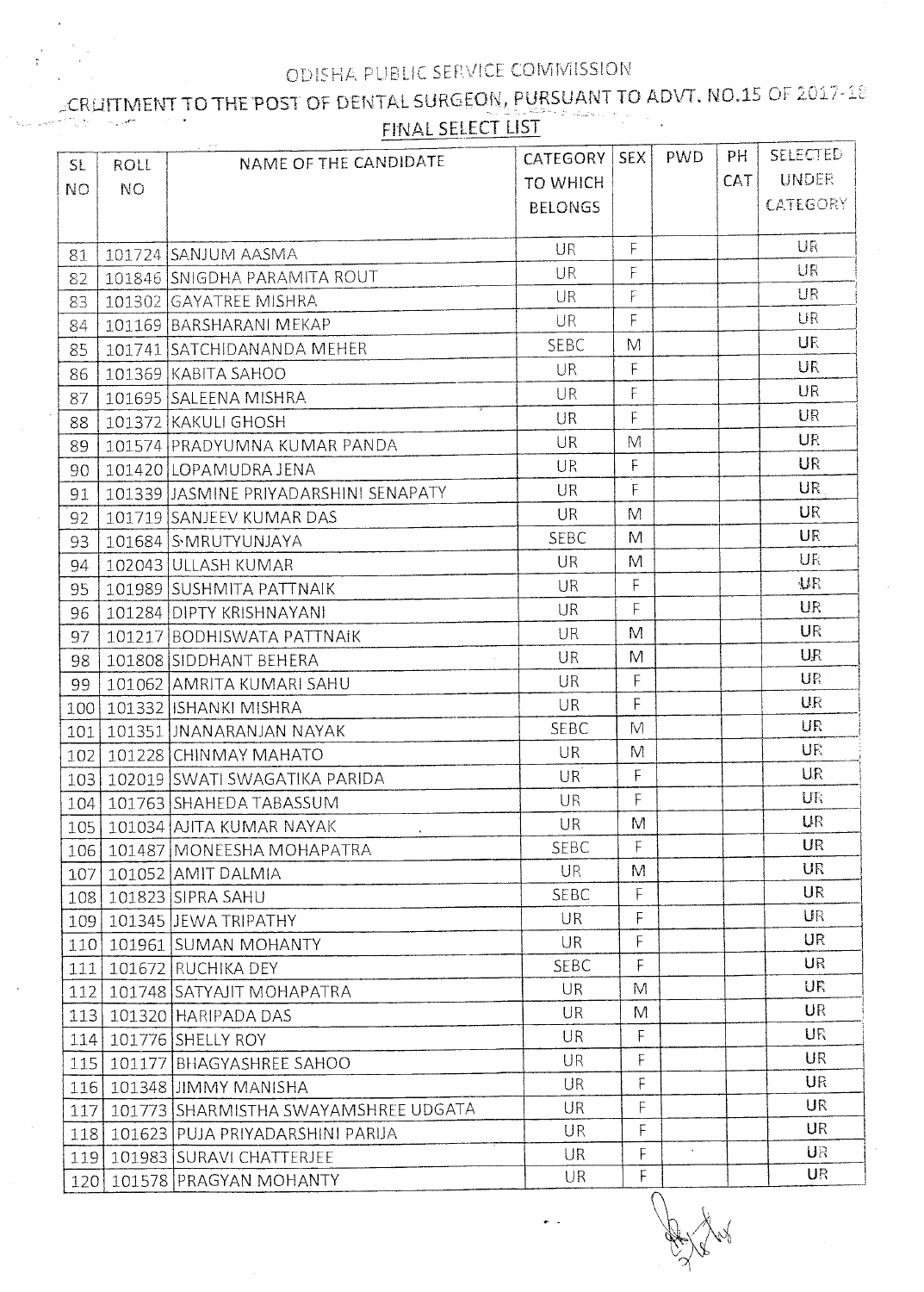### KEC™ JITMENT TO THE POST OF DENTAL SURGEON, PURSUANT TO ADVT. NO.15 OF 2017-18 FINAL SELECT LIST

| <b>SL</b> | ROLL      | NAME OF THE CANDIDATE                 | CATEGORY   SEX  |              | <b>PWD</b> | PH         | <b>SELECTED</b> |
|-----------|-----------|---------------------------------------|-----------------|--------------|------------|------------|-----------------|
| <b>NO</b> | <b>NO</b> |                                       | <b>TO WHICH</b> |              |            | <b>CAT</b> | <b>UNDER</b>    |
|           |           |                                       | <b>BELONGS</b>  |              |            |            | <b>CATEGORY</b> |
|           |           |                                       |                 |              |            |            |                 |
|           |           | 121 101405 LAXMIKANTA PATRA           | <b>ST</b>       | M            |            |            | ST.             |
| 122       |           | 102036 TAPAS RANJAN SIAL              | <b>SC</b>       | M            |            |            | SC              |
|           |           | 123   101821   SINGO HEMBRAM          | <b>ST</b>       | F            |            |            | ST(W)           |
|           |           | 124 101251 DEBASIS BEHERA             | <b>SC</b>       | M            |            |            | SC              |
| 125       |           | 101008   ABHILASHA MANDINGI           | <b>ST</b>       | F            |            |            | ST(W)           |
| 126       |           | 101223 CHANDRA MOHAN SINGH            | ST              | M            |            |            | $S_i$           |
| 127       |           | 101732 SASHI BHUSHAN EKKA             | ST              | M            |            |            | ST              |
|           |           | 128 101248 DEBASHIS SETHI             | <b>SC</b>       | M            |            |            | SC              |
| 129       |           | 101305 GAYATRI SAILAXMI               | <b>SC</b>       | $\mathsf F$  |            |            | SC(W)           |
|           |           | 130 102037 TAPASWINI BAG              | <b>SC</b>       | $\mathsf F$  |            |            | SC(W)           |
| 131       |           | 101643 RANJITA NAYAK                  | <b>SC</b>       | $\mathsf{F}$ |            |            | SC(W)           |
| 132       |           | 101048 AMARANATH BEHERA               | <b>SC</b>       | M            |            |            | SC              |
| 133       |           | 101513 NEHA MARANDI                   | ST              | $\mathsf F$  |            |            | ST(W)           |
| 134       |           | 101232 CHINMAYEE MAHALIK              | <b>SC</b>       | F            |            |            | SC(W)           |
| 135       |           | 101283 DIPTIREKHA BEHERA              | SC              | F            |            |            | SC(W)           |
| 136       |           | 101760 SEEMA TIGGA                    | <b>ST</b>       | F            |            |            | ST(W)           |
| 137       |           | 101735 SASMITA SINGH                  | <b>ST</b>       | F            |            |            | ST(W)           |
| 138       |           | 101130 ARUN KUMAR SINGH               | <b>SC</b>       | M            |            |            | SC              |
| 139       |           | 101472 MINATI HANSADAH                | <b>ST</b>       | F            |            |            | ST(W)           |
| 140       |           | 101778 SHIBANI TUDU                   | <b>ST</b>       | $\mathsf{F}$ |            |            | ST(W)           |
| 141       |           | 101877 SOUMYA RANJAN SETHI            | <b>SC</b>       | M            |            |            | SC              |
| 142       |           | 101209 BISWAJIT BEHERA                | <b>SC</b>       | M            |            |            | SC              |
| 143       |           | 101815 SIDHARTHA SHAKTI PRASAD BEHERA | <b>SC</b>       | M            |            |            | SC              |
| 144       |           | 101865 SOUBHAGYA PRASANNA SETHY       | <b>SC</b>       | M            |            |            | SC              |
| 145       |           | 101523 NIBEJEETA PANDA                | UR              | F            | <b>BL</b>  | OH         | UR-PWD          |
|           |           | 146   101678   RUPALAXMI XESS         | <b>ST</b>       | F            |            |            | ST(W)           |
|           |           | 147   101482   MONALISA BEHERA        | <b>SC</b>       | F            |            |            | SC(W)           |
|           |           | 148 101182 BHOJANGA NARAYAN NAIK      | ST              | M            |            |            | <b>ST</b>       |
|           |           | 149 101110 APARAJITA DUNGDUNG         | <b>ST</b>       | F            |            |            | ST(W)           |
|           |           | 150 101160 BAIKUNTHA BEHERA           | SC              | M            |            |            | SC.             |
|           |           | 151   101404   LAXMIKANTA MAJHI       | ST              | M            |            |            | -ŠT             |
|           |           | 152 101155 BJYOTIRAJ                  | <b>SC</b>       | M            |            |            | SC.             |
|           |           | 153 101569 PRABHAT KUMAR DAS          | <b>SC</b>       | M            |            |            | SC              |
|           |           | 154   101524   NIGAM NANDA BEHERA     | <b>SC</b>       | M            |            |            | SC.             |
|           |           | 155   101201   BINOD KUMAR BESRA      | <b>ST</b>       | M            |            |            | <b>ST</b>       |
| 156       |           | 101585 PRAJNA PARAMITA BEHERA         | <b>SC</b>       | F            |            |            | SC(W)           |
| 157       |           | 101947 SUJIT BEHERA                   | SC.             | M            |            |            | SC.             |
| 158       |           | 101864 SONU SANYAL                    | <b>SC</b>       | M            |            |            | SC.             |
|           |           | 159 101496 MRUTYUNJAYA BEHERA         | SC              | M            |            |            | SC.             |
| 160       |           | 101036 AKANKSHITA BEHERA              | SC.             | F            |            |            | SC(W)           |